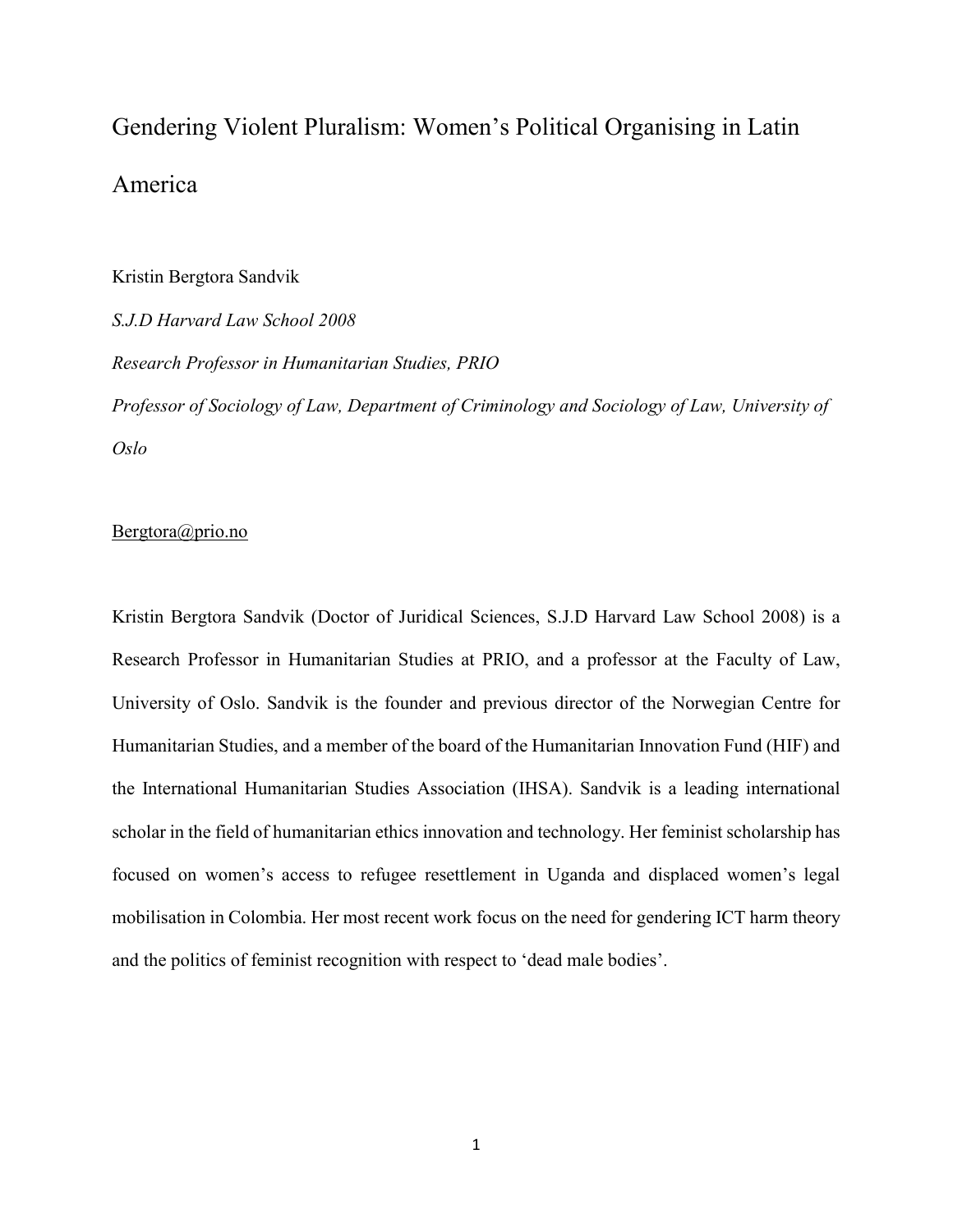# Abstract

*As a theory on violent democracies, the theory of violent pluralism is silent on the gendered realities of this violence as it plays out in Latin America. To bridge that knowledge gap, this article begins to develop a theory of the "gender of violent pluralism". The article builds on socio-legal research on displaced women's political organising in a violent context in Colombia (2010-2014) while also drawing on empirical examples of violence against women activists from Brazil, Central America and Mexico in the same period. The article proposes to unpack this concept as a threepronged relationship between political organising and gendered violence: political organising as a response to gendered violence, gendered violence as an obstacle to organising and finally, political organising as a cause of further gender-based violence. Ultimately, the article is also an attempt to articulate a more general critique of the concept of violent pluralism—its conception of democracy, its possible erasure of the efforts of non-violent actors and how it calibrates the scope and intensity of political violence.*

Keywords: violent pluralism, gender violence, displacement, Colombia, Latin-America, legal mobilisation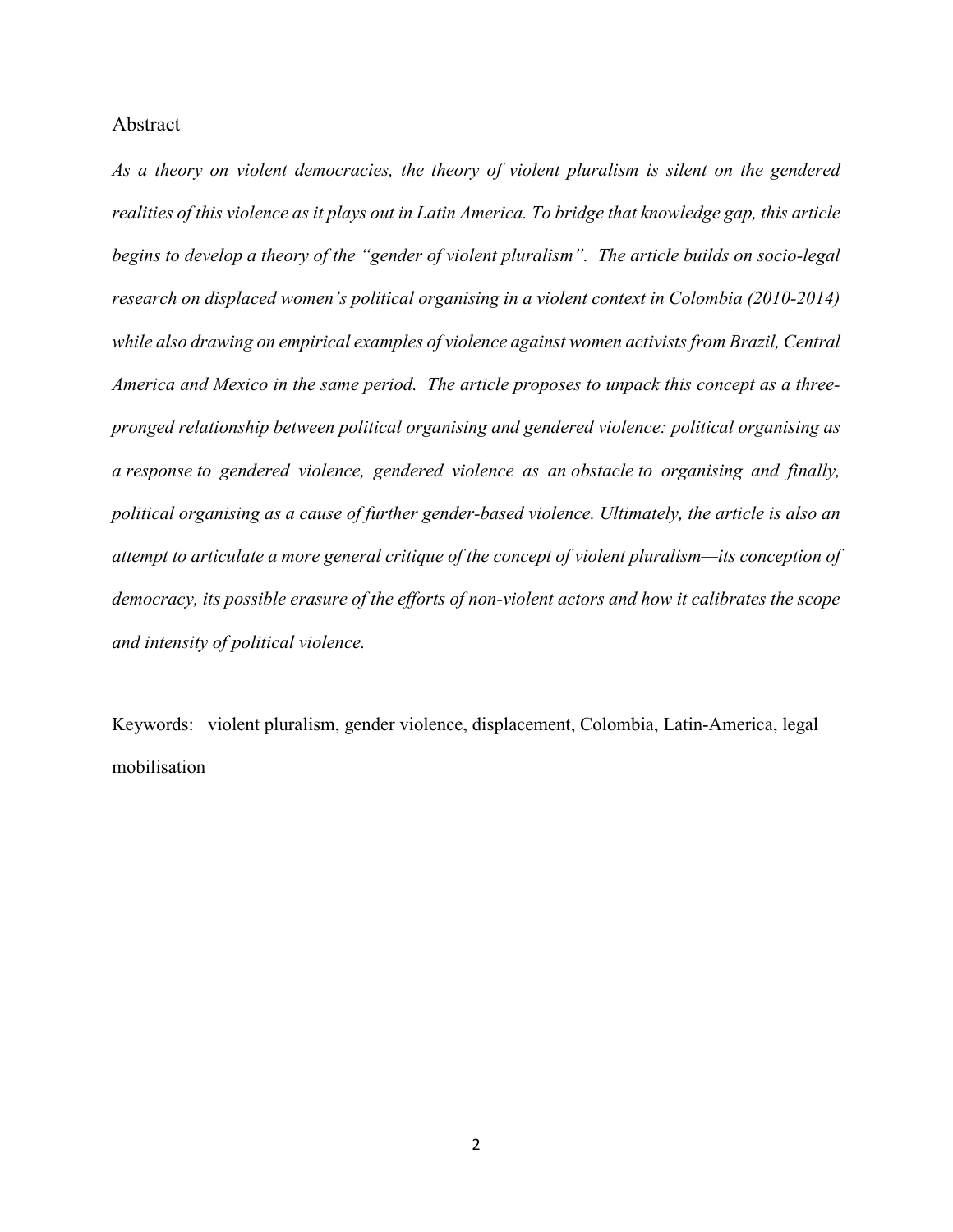Introduction

"Unfortunately, we can't say that nothing is going to happen" Luz Estela, a lawyer in her early thirties from the COLEMAD women lawyer's collective, told the congregation of women grassroots leaders gathered for a workshop at the University of Magdalena in Santa Marta, an old Colonial town at the Colombian east Coast. The women – leaders of associations for displaced people, indigenous groups, Afro-Colombians, dispossessed peasant women and victims of massacres – had travelled from all corners of the war-ravaged department of Magdalena to take part [i](#page-29-0)n a planning meeting in April 2013.<sup>i</sup> "They have threatened me too", added an Afro-Colombian participant, "they said 'things are what they are, don't mess it up'". While the violence in Colombia continues to be particularly intense<sup>ii</sup>, in recent years, these kinds of threats have increasingly materialised into deadly violence against women activists across Latin America.

In May 2015, Francela Méndez was murdered in El Salvador. Despite her prominent role as a defender of the rights of the transgender community, the El Salvadorian Police attempted to link the murders to drug trafficking, rather than investigate the links to her work with Salvadorian human rights networks<sup>iii</sup>. In July 2015, Nadia Vera was found dead in her flat in Mexico City. She had been raped, tortured and shot in the head alongside four other people. Vera campaigned against attacks on journalists and the selling of oil reserves in Veracruz State. She had fled to Mexico City to find safety. She was the 36th female human rights defender to be killed in Mexico since 2010.<sup>[iv](#page-29-3)</sup> Nilce de Souza Magalhães was active in denouncing human rights violations perpetrated by the consortium Sustainable Energy of Brazil in the construction of the Usina Hidrelétrica (UHE) in Jirau, Porto Velho. In addition to participating in several demonstrations and public hearings, Nilce submitted several complaints that initiated civil and criminal proceedings against UHE. In June 2016, her body was found by the UHE dam by the project's workers. Her hands and feet were tied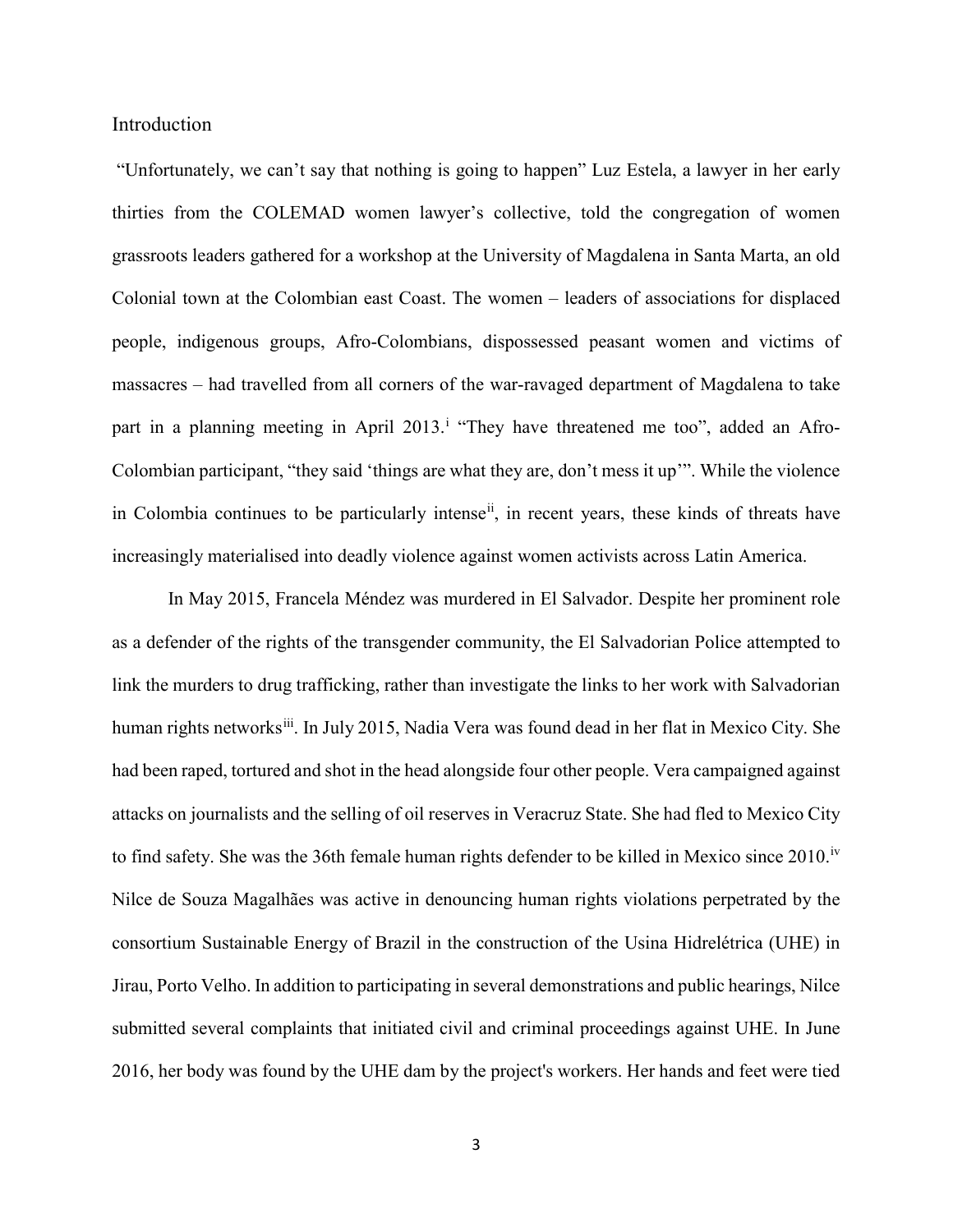with ropes and her body was attached to heavy rocks. While an arrest was made, the accused escaped from prison.<sup>[v](#page-29-4)</sup> In March 2017, leaked court documents suggested that the murder of the Honduran environmentalist Berta Cáceres was an extrajudicial killing planned by units linked to the country's US–trained Special Forces. Cáceres was shot dead in March 2016, despite being under state protection after receiving death threats over her opposition to a hydroelectric dam project led by Desarrollos Energéticos SA, (Desa). Cáceres had reported 33 death threats linked to her campaign against the dam, including several from Desa employees. Initially, investigators suggested the murderer was a former lover or disgruntled co-worker, but following international condemnation, arrests were made in May 2016.<sup>vi</sup> These are recent examples of the hundreds of killings and countless instances of harassment, threats, attacks, rapes, and torture against women who engage in political organising in Latin America. In 2017, the region was described by the UN as the world's most violent for women.<sup>[vii](#page-29-6)</sup>

In their influential edited volume "*Violent Democracies in Latin America*", Arias and Goldstein (2010) argue that the 'evolutionist' democracy theory's understanding of disorder as a failure of institutions, resulting in the material loss of rights, and the attendant reliance on concepts such as 'modified' or 'low-intensity' citizenships, are analytically inadequate to grasp Latin American politics in the context of proliferating violence. Instead, they propose a concept of politics that looks to the complex ways in which order and disorder are created through the interactions of multiple violent actors, both within and without the state. Arias and Goldstein deploy the concept 'violent pluralism' as a prism for interrogating and understanding the coexistence of structural and personal, political and social violence and democracy in contemporary Latin America. Violence, they argue, is not an aberration but a 'mechanism for keeping in place the institutions of neoliberal governance'. Violent pluralism is defined as 'states, social elites, and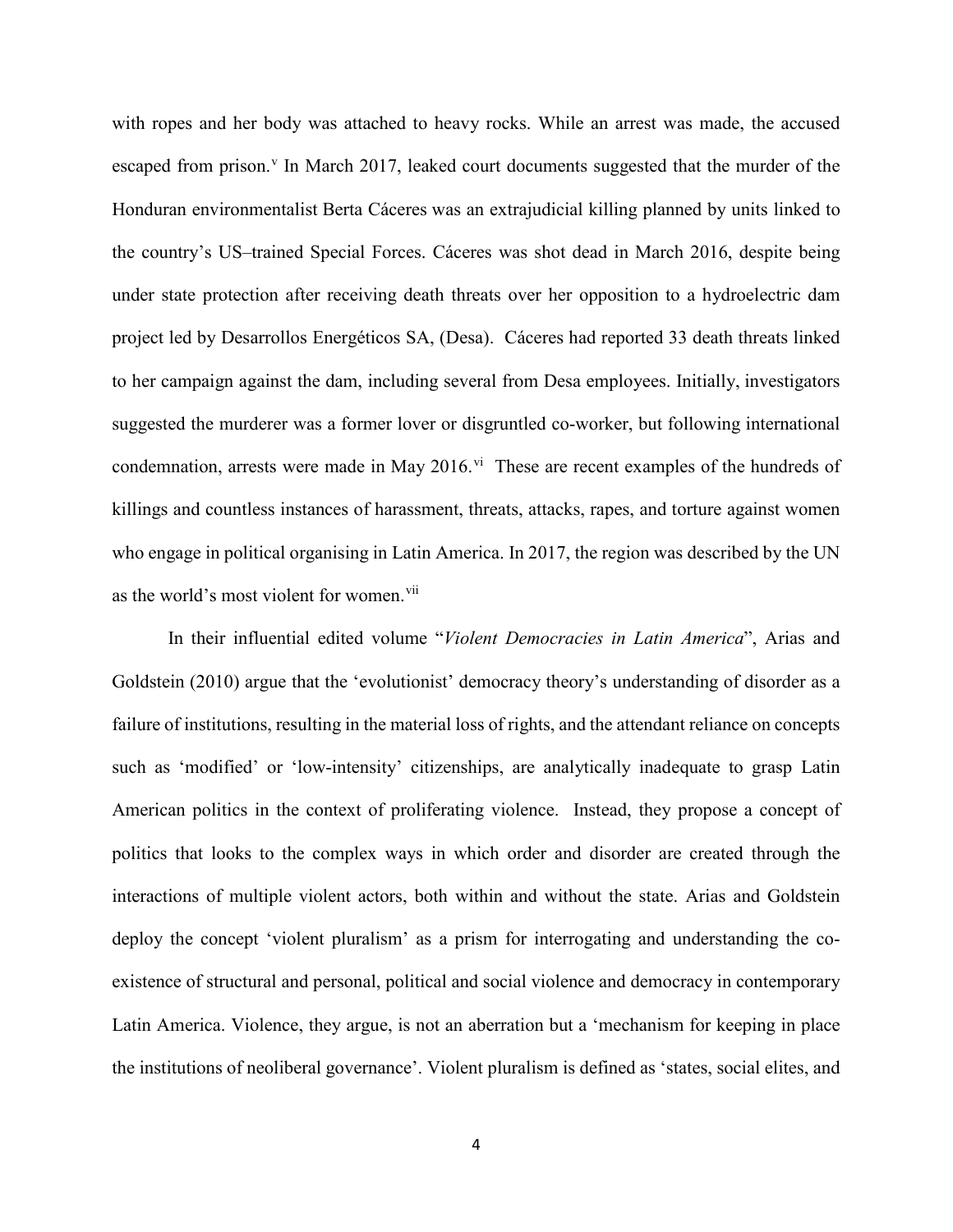subalterns employing violence in the quest to establish or contest regimes of citizenship, justice, rights, and a democratic social order.<sup>'[viii](#page-29-7)</sup>

While noting the importance of interrogating how violence constitutes political subjectivity<sup>ix</sup>, their framing of violent pluralism does not take into account the way the violent experiences of Luz Estela and her dead and living colleagues are structured by gender – and how this violence genders political subjectivity. Across the Latin-American continent, in countries like Colombia, Mexico, Guatemala, Honduras, and Brazil, women who engage in political organising of any form are subjected to systematic and brutal forms of violence. Given the utility—and success— of the violent pluralism concept, this article argues that the lack of attention to gender and how actors, political subjectivities and relationships are constituted through and by gendered modes of violence, constitutes an important and problematic analytical blind spot with respect to the conceptualisation of democracy in Latin America, including the role and relevance of nonviolent mobilisation. This blind spot also renders us with an incomplete understanding of the nature and intensity of contemporary political violence. To that end, the article sets out to provide a lens which more adequately recognises how violence is gendered and political.

In the period between 2010 and 2013, in a project with Julieta Lemaitre and her team at University of Los Andes in Bogotá, we followed displaced women's organisations as they demanded government support and assistance. Over time, we also concentrated on the ways they managed risk, and dealt with violent contexts, including insecurity arising from attempts at accessing government resources to be distributed by local governments. $x$ 

To begin the analytical work of gendering violent pluralism, the article maps out a threepronged relationship between political organising and gendered violence. I suggest that gendered violence can be an *obstacle* to organising in a social field consisting of non-violent women's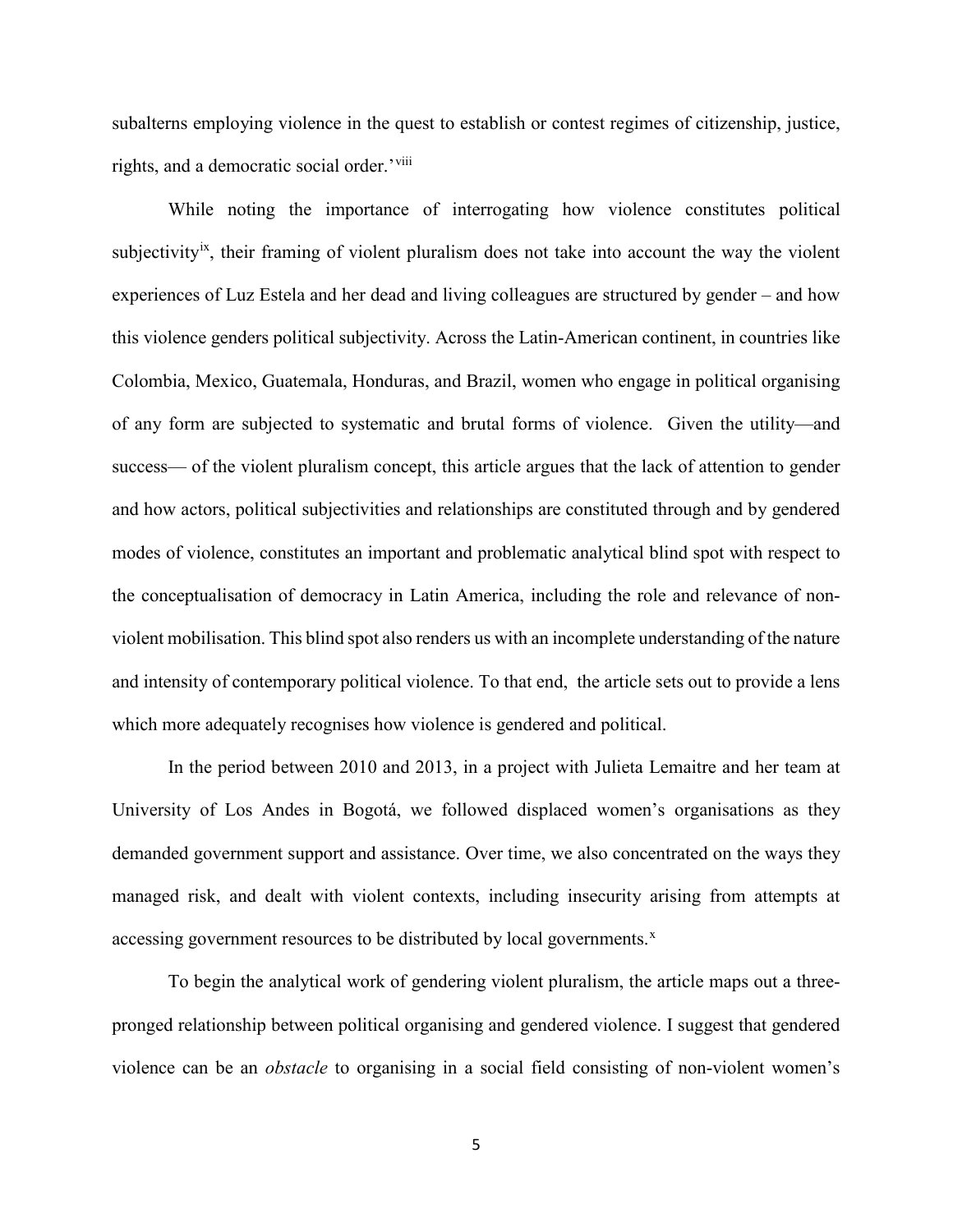organisations; that women's political organising is also structured in *response* to gendered violence; and finally, that political organising is a *cause* of further gender-based violence, but the connection between organising and violence remains contested: political violence is often reframed as private and/or interpersonal. While taking the collaborative study of displaced women's organisations in Colombia as the empirical starting point for articulating these relationships, the article also draws on several strands of feminist literature analysing interfaces between gender, political organising and violence in Latin America; and on the four highly publicised and prototypical examples of individual murders of women activists from Brazil, El Salvador, Honduras, and Mexico presented above.

Some caveats are in order: taking my own disciplinary grounding in legal anthropology and socio-legal studies as its point of departure, this article privileges legal mobilisation as the thematic angle through which the relationships between political organising, political subjectivity and violence are explored. My attempt to gender violent pluralism is a bottom-up effort, and a tentative one. My approach is inevitably shaped—and limited— by my positionality as a Northern feminist. The empirical examples used in this article are partial and incomplete representations of the multiple linkages between violence and organising experienced by women in Colombia and beyond. The literature referenced is mostly English-language Latin American studies publications to provide accessibility for a global audience—these are deliberate but contestable choices. What I try to do is to conceptualise some of the ways in which the violence interacts with women's organising and use this to frame a concept of gendered violent pluralism.

The article proceeds as follows: the first part elaborates on Arias and Goldstein's notion of violent pluralism and identifies existing feminist engagements with democracy and violence that can help us gender violent pluralism. The second part uses my own work with Colombian feminist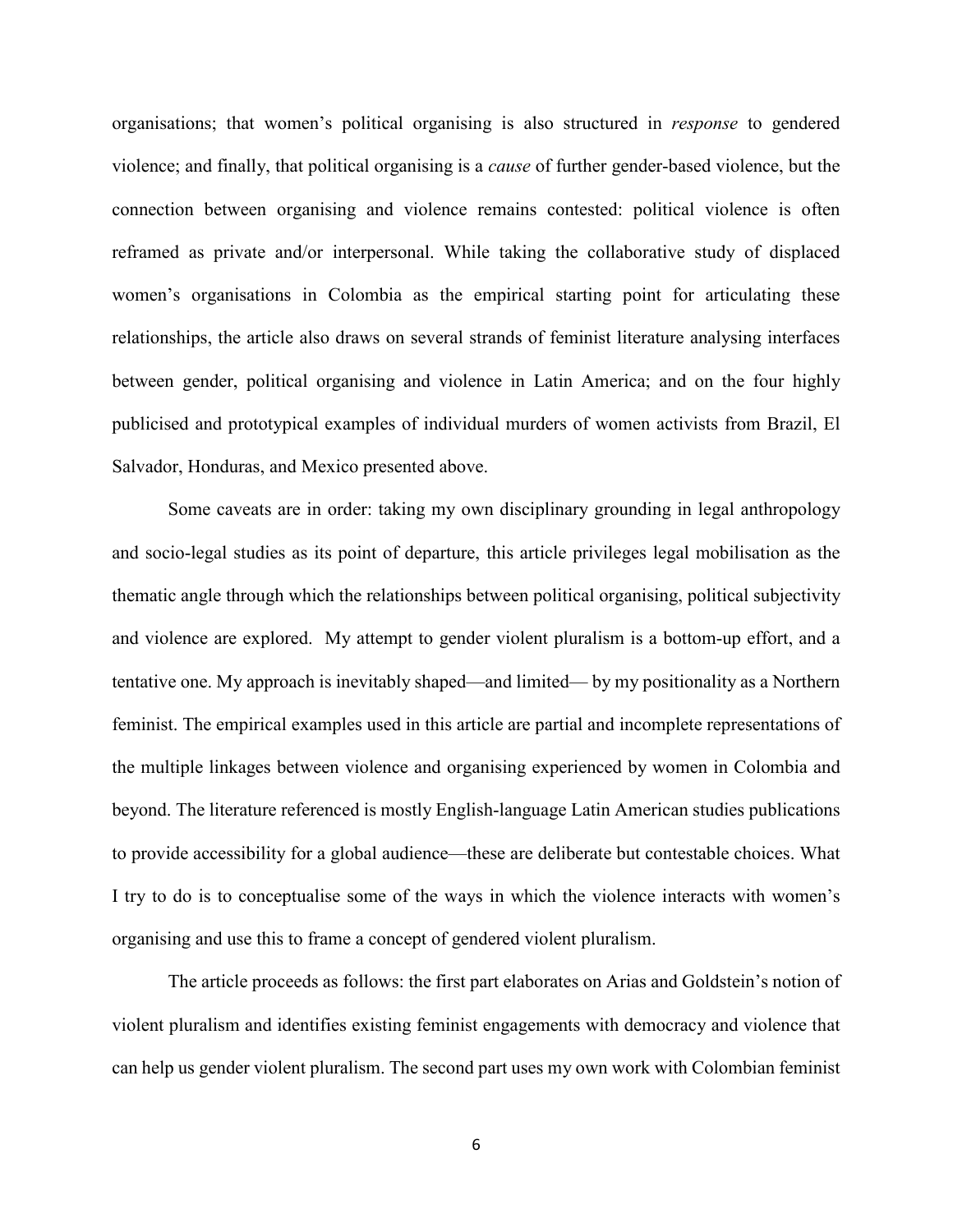scholar Julieta Lemaitre and topical examples to identify and reflect on a set of relationships that together make up the gender of violent pluralism.

#### Putting gender into violent pluralism

In the last two decades, most countries in Latin America have witnessed a sharp increase in new forms of interpersonal violence, labelled "new violence" in scholarly debates. While political violence has receded, other forms of violence have multiplied. $x_i$  Arias and Goldstein's concept *violent pluralism* describes the situation that ensues when demands for democratic, non-violent alternatives to conflict resolutions that can bring into dialogue multiple divergent voices are met with resistance by the state, while the civilians who embrace a non-violent approach are treated as potential enemies threatening the integrity of the state. The concept represents a critique of evolutionist framings of Latin American democracies as 'incomplete' in comparison with those of the Global North. It is also intended as a conceptual tool for identifying "particular social locations within Latin American States and civil societies in which violence can be found, joining it specifically to democracy".<sup>[xii](#page-29-11)</sup>

However, as in much of the scholarship on new violence, the formulation of the violent pluralism concept has been disconnected from the bodies of feminist literatures dealing comprehensively with one or several aspects of women's political organising in Latin America; the pervasiveness of gendered violence across the continent; and the agency that women collectively and individually deploy in resisting, living with and overcoming insecurity and violence. This article proposes to fill the distance between the violent pluralism and feminist literatures by arguing that the absence or lack of acknowledgement of feminist and women's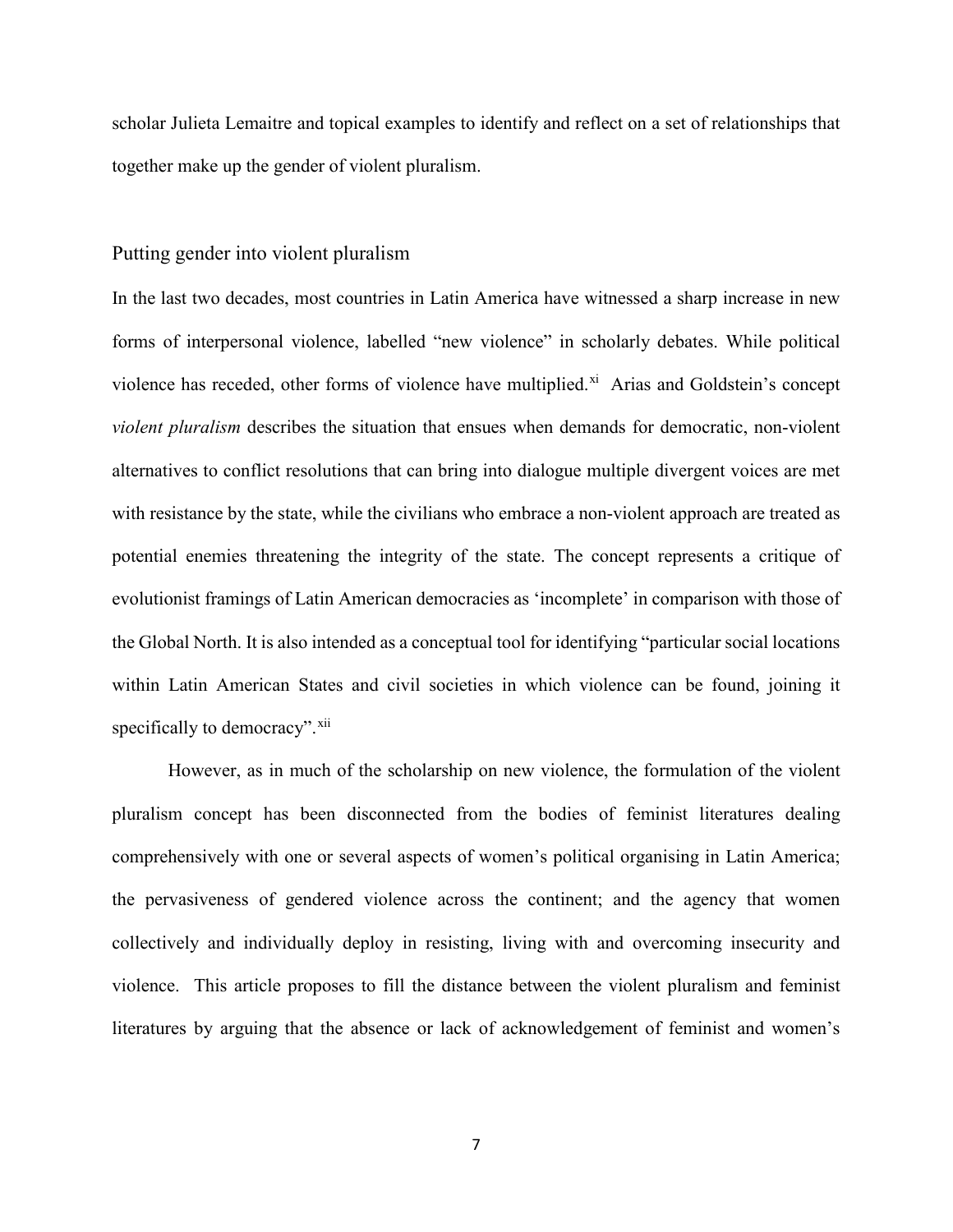organising has left the violent democracies paradigm void of a lens which adequately recognises how violence is gendered and political.

A significant contribution of the large literature on women's political organising in Latin America are the accounts of how women's civil society organisations—almost uniformly nonviolent in nature—have contributed to the democratisation of the continent.<sup>[xiii](#page-29-12)</sup> Scholarly attention has been paid to the spread of neoliberalism, its impact on the state and its relationship to processes of 'NGOisation' and 'feminist' middle-class activism. Women's political organising often aim to contest neoliberal governance structures while at the same time being conditioned by them. Here, specific focus has been given to the role and relevance of the international women's rights discourse and its attendant ideas about the state as the provider and guardian of women's rights.<sup>[xiv](#page-29-13)</sup>

The literature concerned with the interpersonal, symbolic and structural aspects of genderbased violence and its rising prevalence across Latin-America sees violence as political, as tied to governance paradigms and as structural. Explaining violence in the context of gender inequality, this literature aims to make violence visible, but also to draw linkages between gendered violence, a legacy of colonial oppression and contemporary processes of neoliberalisation to show how violence creates precarious, gendered citizenships. This includes analysis of domestic violence, harassment, sexual violence, manslaughter, disappearances, and gang violence<sup>[xv](#page-30-0)</sup>, as well as violence in older transitional justice processes (Chile, Argentina, Peru, Guatemala)<sup>xviii</sup> and in investigations of the specificities of violence against different groups of women (indigenous, minority, LGBT, peasants, urban poor<sup>xvi</sup>). Significant focus has been given to women's social suffering under dictatorships, armed conflicts, entrenched organised crime and the gang violence that have plagued the continent.<sup>[xvii](#page-30-2)</sup> This includes a concern with testimonies of gender-based recently ended armed conflict (Colombia)<sup>[xix](#page-30-3)</sup>. The recognition of systemic violence against women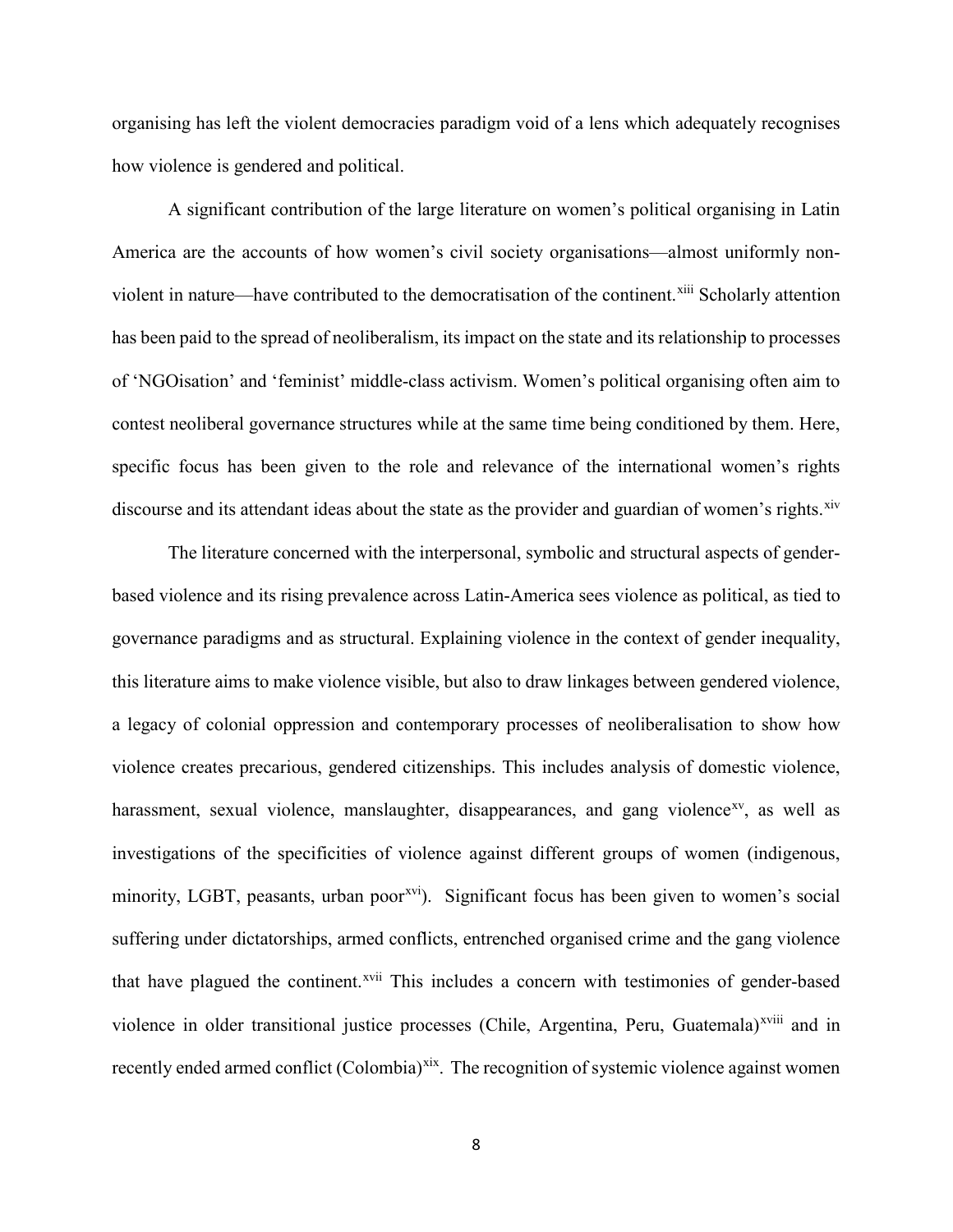has given rise to the terms 'femicide' (in the case of Mexico and Guatemala<sup>xx</sup>) and 'femincide', to which I will return below. In the following, I use insights from this literature and topical examples from my own work with Julieta Lemaitre in Colombia to reflect on the recognition of violence as gendered and political, and to develop a gendered typology of violent pluralism.

Processes of recognition: violence as gendered and gendered violence as political From an analytical perspective, the work of developing a gendered dimension of violent pluralism entails a general and a contextual process of recognition. The first concerns the conceptualisation of gendered violence and its political constituents. What is specifically gendered about the violence described in this article? Nayak and Suchlands (2006) describe gender violence as comprising of the acts and practices that systematically target a person, group or community to dictate what 'men' and 'women' are supposed to be and to discipline marginalised communities or any other perceived threats to dominant political structures and practices. In any of these processes, a *recognition* and *normalisation* of violence is required, and dominant political institutions, ideas and discourses determine what 'counts' as gender violence.<sup>[xxi](#page-30-5)</sup>

Writing on El Salvador, Hume (2008) argues that the normalisation of violence has happened through a "political project that has actively employed terror to pursue its ends. This process has been made possible by a legitimisation of violence as a key element of male gender identity."<sup>XXii</sup> The silencing and invisibilisation of gender-based violence – by society and through directed at the c[o](#page-30-7)ncept of "new violence" for example in El Salvador<sup>xxiii</sup> or Brazil<sup>xxiv</sup>, which tends academic analysis– is part and parcel of this normalisation. Criticism has here in particular been to focus on young men with guns. At the same time, Latin America scholars have coined the important term feminicide (as opposed to femicide), which encompasses the idea that the crime of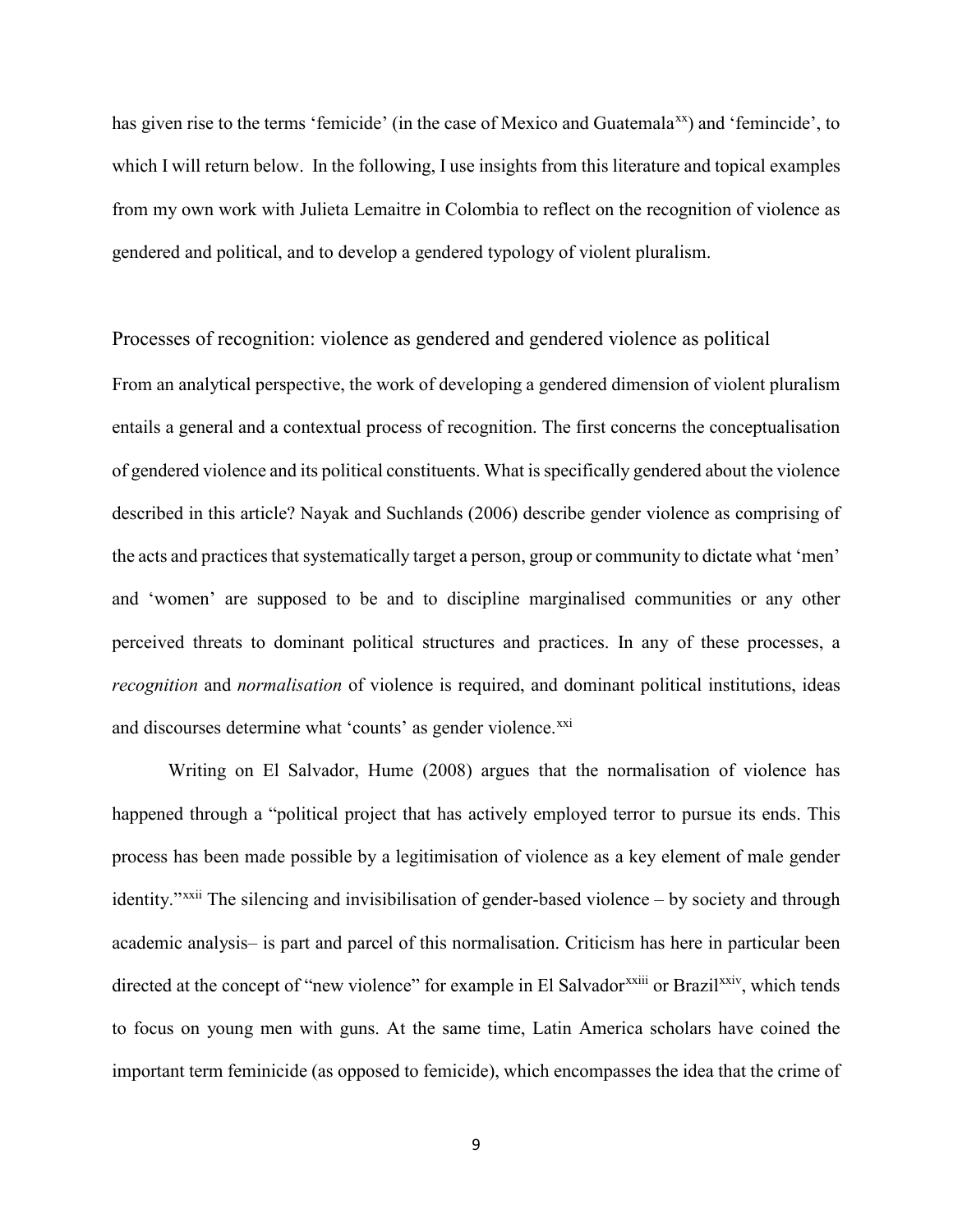murdering a woman also has political implications; the murderer is guilty, but so are the state and judicial structures that normalise misogyny via impunity, silence, and indifference when it comes to prevention, investigation, and prosecution $xxy$ .

The second process of recognition concerns how we as scholars make sense of how the activists personal experiences of suffering, pain and loss in the Colombian context shape their response to violence and threats of violence in the present. While being a longstanding liberal democracy, Colombia is one of the most unequal countries in the world. Poor, rural citizens suffered the brunt of the violence during the civil war (1959-2016). 220 000 were murdered, and more than 6 million displaced, most intensely in the period between 1996 and 2004.<sup>[xxvi](#page-30-10)</sup> Torture, targeted.<sup>xxvii</sup> The Colombian state -generally described as 'neoliberal'—is deeply fractured. disappearances, sexual violence, harassment and extortion of civilians have been common, especially in the war-torn sections of the country. Community leaders have been particularly Various factions of the State (the administration in Bogotá, regional governments, the military, the security agencies), guerillas, paramilitary forces and criminal actors have been behind this violence, but exactly who is responsible for a given threat or act of violence and why often remains unknown.

At the same time, a remarkable legacy of the later decades of the Colombian civil war is the continuous proliferation women's grassroots organisations using peaceful means to end the war and further Colombian democracy. Many of the women we interviewed had been displaced, sometimes multiple times, because of their grassroots activism as peasant leaders. The violence that led to the initial displacement often follow women in the sites of reception, where they suffer crosscutting forms of marginalisation related to impoverishment, poor maternal health, double responsibilities for household and family income as well as increased exposure to sexual violence.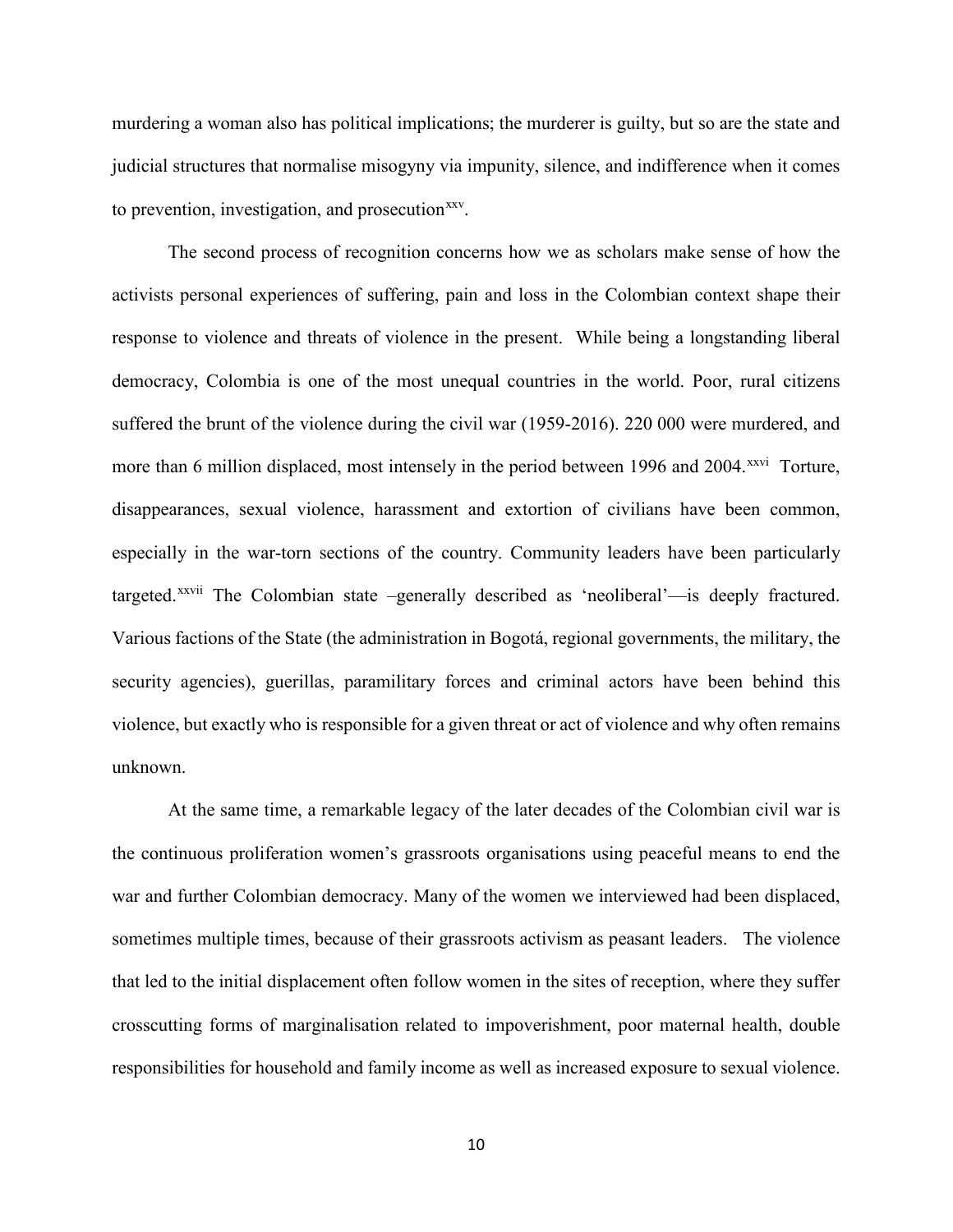Hence, my analytical starting point is that IDP activists are already actors with a political subjectivity constituted by and through violence and inequality.

#### Studying violence against IDP women and IDP women's organisations

Law 387 of 1997 required the Colombian government to prevent and address internal displacement and protect the rights of IDPs. In the context of escalating rates of displacement in the early 2000s and the inadequate implementation of Law 387, in 2004, in tutela T-025, the Colombian Constitutional Court declared an 'unconstitutional state of affairs'. The ensuing litigation before the Constitutional Court generated multiple spaces for the proliferating number of organisations that represented the interests of IDPs and women in particular. From a gender perspective, Auto (award) 092 of 2008 is the central follow-up decision to T-025. In Award 092, the Court found that the government's failure to address the disparate impact of displacement on women violated the Constitution as well as Colombia's international human-rights obligations. To provide a comprehensive structural remedy, the Court ordered the creation of thirteen specific programs for displaced women, and granted individual orders of protection to 600 women across the country (the inadequate implementation of Award 092 of 2008 has itself been the subject of several followup awards issued by the Court). As the Colombian state – and regional authorities in particular have been unable and unwilling to comply with this order, activism has continued.

Between 2010 and 2013, the research team— which consisted of the Colombian project lead Julieta Lemaitre, the author, three graduate students, and two undergraduate research assistants—conducted a multi-method study that followed internally displaced women's organisations as they demanded government assistance and protection. By 2013, we had identified 66 organisations in 26 of Colombia's 32 provinces and interviewed 63 of their leaders; we also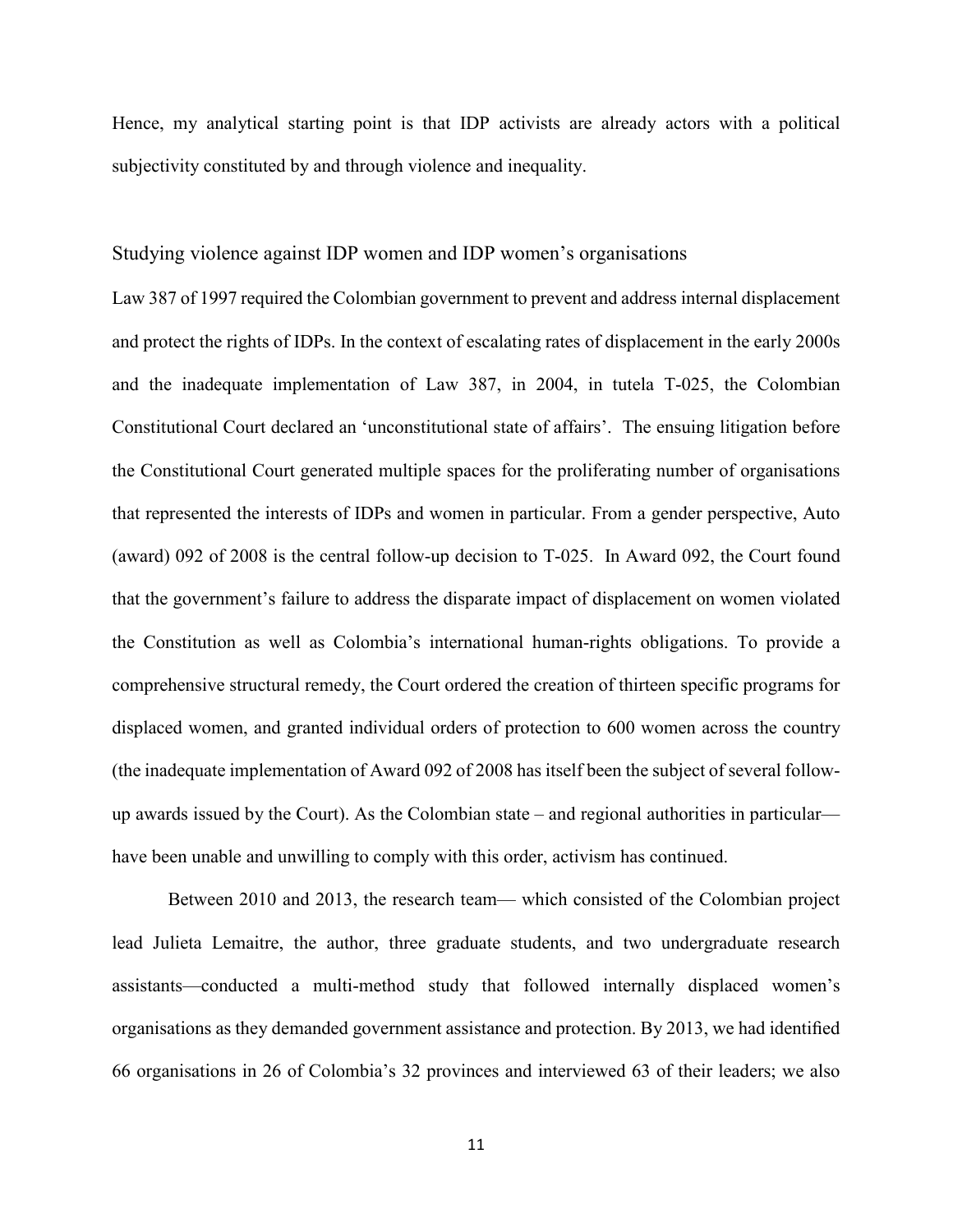recorded their public appearances in various forums and collected media coverage of their appearances. We interviewed key government officials and observed 12 extended public meetings between IDP leaders and government entities. This article uses topical examples from five of the projects extended case studies of women's IDP organisations. These case studies also illustrate some prototypical dimensions of IDP organising: Liga de Mujeres Desplazadas is a relatively large and well-organised grassroots organisation led by a feminist lawyer. The Liga is based in the northern department of Bolivár, which has a significant problem with organised crime and paramilitary capture of the local government. The Mesa Municipal de Organisaciones de Población Desplazada de Mocoa is based in the war-torn southern department of Putomayo. The case study illustrates both the mixed forms that IDP women's organising takes and the specific risks of organising in ongoing conflict. Corporación Casa Amazonía is also based in Putumayo but is largely run by to women leaders as a therapeutic initiative. The case study on the Consejo Nacional de Mujer Indígena, a branch of ONIC, Colombia's largest indigenous rights association, is an example of ethnic IDP organising. Finally, COLEMAD is a collective of women lawyers based in Barranquilla, on the troubled Caribbean coast.

As noted above, our focus expanded from a concern with the struggle for the implementation of rights, to a broader focus on the systemic violence IDP women were subjected to at the economic, political and personal level. Over time, it became evident that management of risk and strategies to deal with violent contexts were key components of organising, and that they differed from those deployed by all–male or mixed IDP organisations. Despite the advent of a transitional justice frame with the 2011 Victims Act, the women IDP leaders and activists continued to be haunted by the violence of their pasts; struggling with the various forms of violence that hindered their individual and collective organising efforts; and trying to anticipate and protect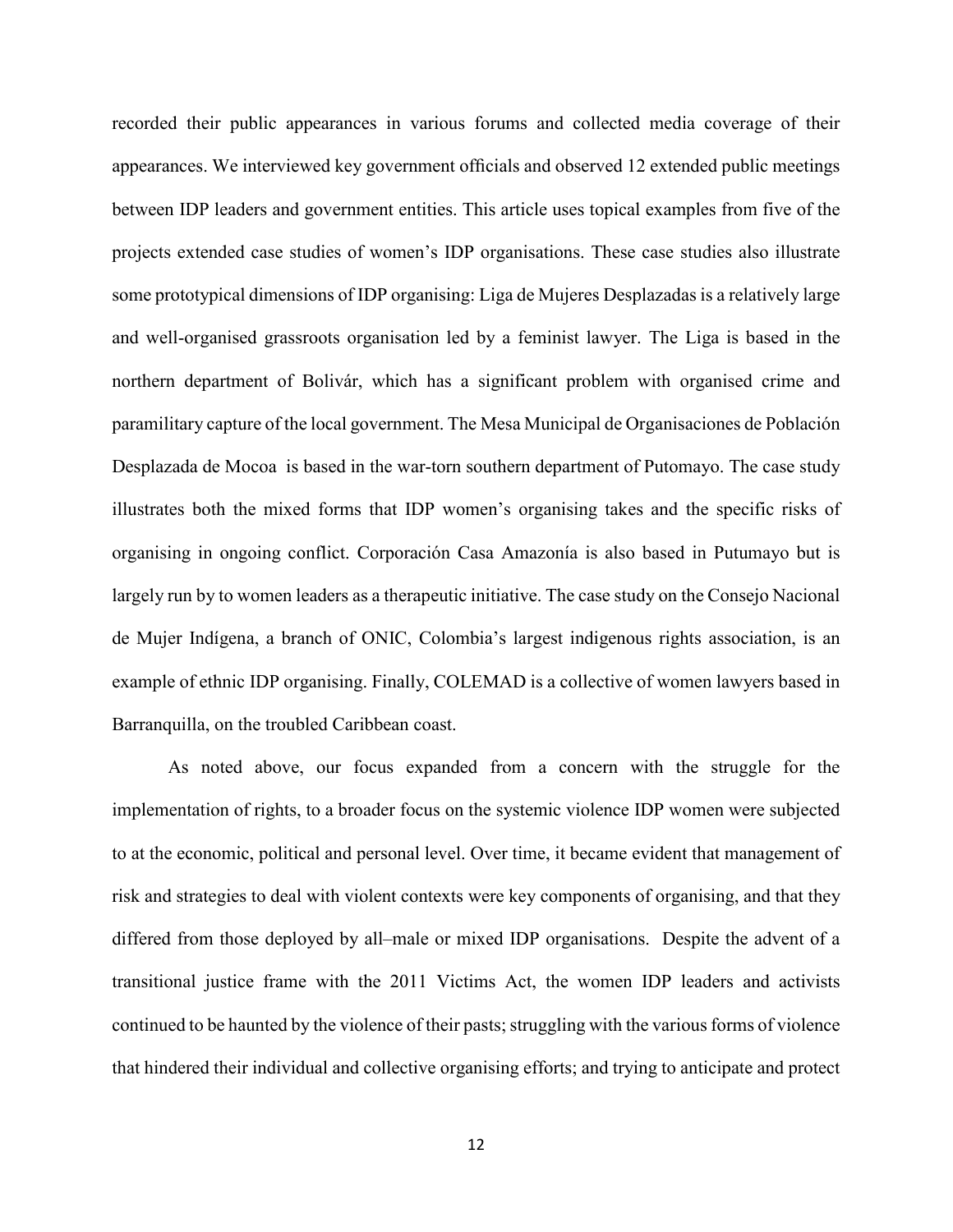themselves against the threats of violence that came as a consequence of their political and social engagement in a post-conflict context.

# Gendered violence as an *obstacle* to organising

First, I draw on field data to illustrate how gender violence can be an obstacle to organising. As a category, women's organisations overwhelmingly deploy peaceful tactics and strategies. By emphasising violent civil society actors, the violent pluralism framework risks erasing the efforts of non-violent actors, but also their vulnerability and the impact of violence. Gendered violence can deter or end mobilisation because women are not able to take advantage of political opportunities or harness necessary resources. Fear of violence or actual violence can undermine the collective action frame. In the deeply unequal Colombian context, physical and symbolic violence work together as a deterrent to women's activism. Physical violence and state repression can undermine and destroy ongoing activism, for example by "leadership-decapitation". The rising lethal violence against activists across Colombian civil society combine with a political economy of symbolic violence arising from the way messages, icons, or signs transmit messages of domination of or aggression against women. The impact of these threats depends on their nature, context and whether they are addressed to individuals or collective entities.

The everyday life of Colombian women grassroots-activists is filled by an avalanche of sexualised threats against women framed around particular social and cultural conceptions of gender roles and the role and place of women's bodies in the public domain. These threats are often mediated through cell phones or social media, using vulgar language (*fucking whores* or similar) to describe the activists or containing threats of grave sexual violence. For example, in May 2010, the neoparamilitary group Águilas Negras (the Black Eagles) declared Liga de Mujeres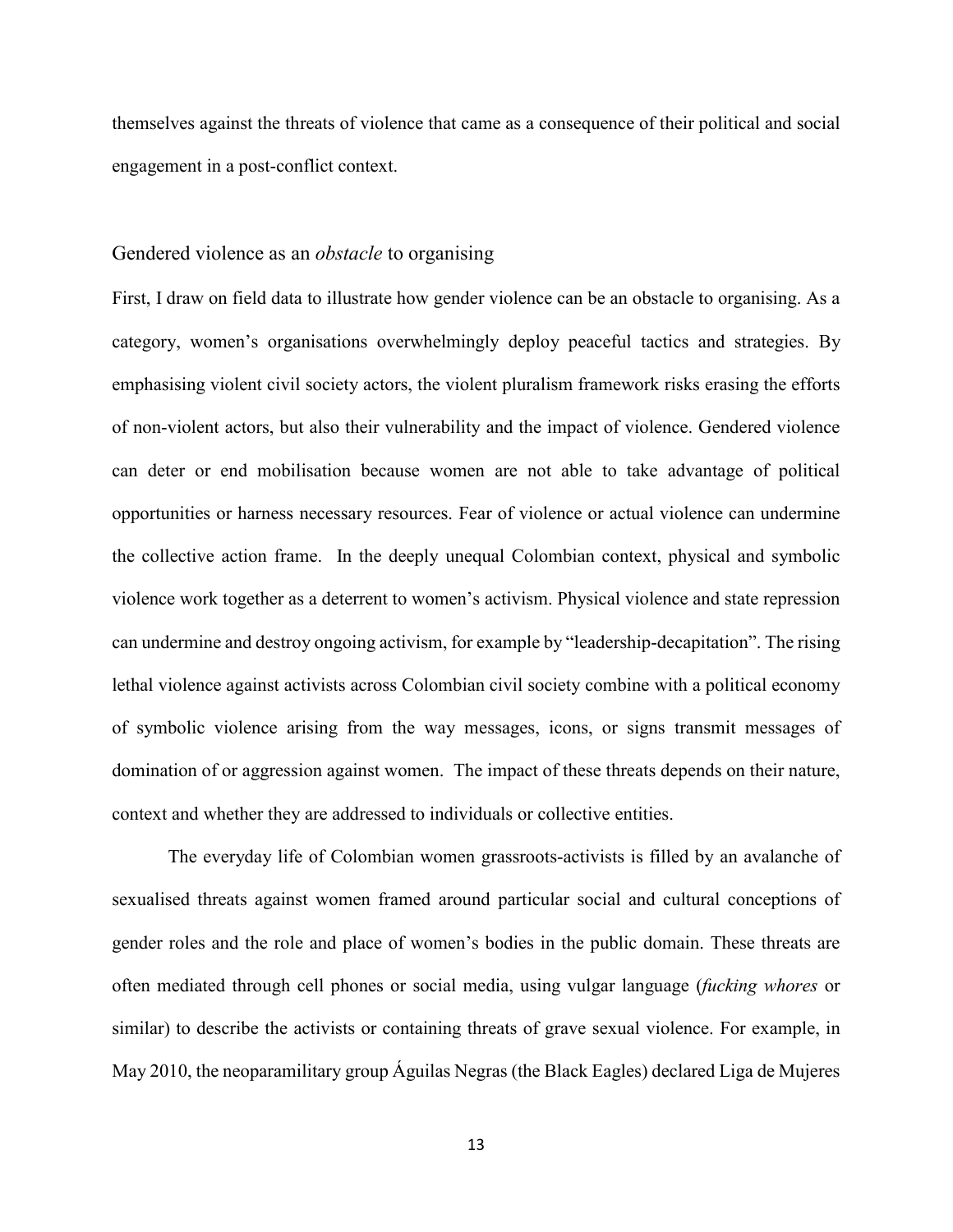(and many other women's organisations) a military objective, and declared its members to be "hijueputas" (*bastard*, vulgar term) that should be exterminated. Similar threats by Águilas Negras followed in June and October the same year, and in February 2011. In April 2011, a network of IDP organisations in Cartagena, including the Liga received a written threat from the Eje´rcito Revolucionario Popular Anticomunista (ERPAC) in which the women advocating for the [i](#page-30-11)mplementation of Award 092 were declared military targets and threatened with anal rape.<sup>xxviii</sup>

While threats such as these towards non-violent actors have an impact, they will have a different effect depending on whether they are group threats or directed towards particular organisations. Their seriousness also differs with context: It matters if the threat actor can be verified. Unknown threats may be perceived as *more* menacing but also as a 'fake threat'; for example there might be suspicion that the threat is being put forward by competing IDP organisations or rivals for leadership positions.<sup>[xxix](#page-30-12)</sup> Threats can be directed against a large number of organisations. In the threat from February 2011, Aguilas Negras specifically declared death and persecution ('declaramos de muerte y seguimiento') to several organisations, but the Liga was *at the top* of this list. As explained below, organisations – as did the Liga –will then often ask the State for protection measures for its leaders, and sometimes also its rank and file members.

Personal threats are perceived as much more severe. One of the women collaborating with the projects field team in Putumayo informed us in December 2011 that she had been declared a military objective by Aguilas Negras, and left for Ecuador. She later settled in Europe. The same month, one of the project's co-authors, Sandra Vargas Mahecha left Putomayo as a result of a threat from FARC via her mobile phone which stated that she had 15 days 'to leave the Putumayo and Huila', declaring her as 'military objective' and requiring her to "respond for your life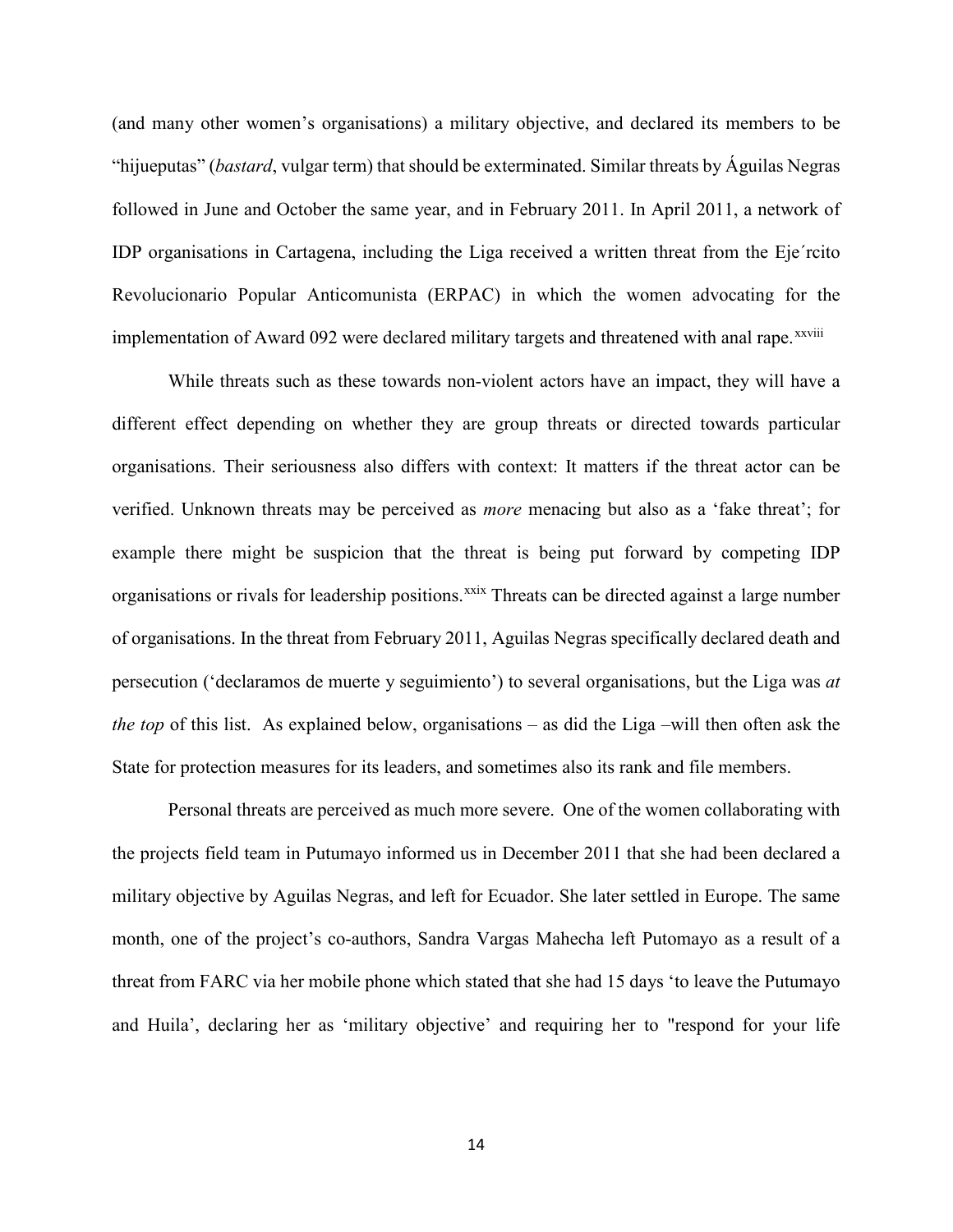otherwise we are not responsible for what happens to you or your family (sic)." The threat also stated that they [the armed actors] went to find her at her house three times and could not find her.

Sometimes individuals are the object of threats from multiple armed actors. A FUNMUVIMAG-activist in Magdalena Medio in the South described how the paramilitary AUC had declared her military objective back in 2002, accusing her of being guerilla, while the FARC had been after her for not having agreed to enter their ranks. Later, in 2006, she was threatened by the major of Barrancabermeja when the municipal council had approved her and not his project for improving livelihoods<sup>[xxx](#page-30-13)</sup>. In addition, while it matters who the aggressor is, very often the source of the threat will be unknown<sup>xxxi</sup>.

Armed actors perceive activism as challenge to their social control, and deploy threats and violence as strategic resources to limit or eliminate both activism and activists. The organisation AVIPROCOB in Barrancabermeja was denied entry to various barrios by armed actors, or had to ask permission. One of the leaders of this organisation told us how armed actors had given her a specificdeadline for leaving the city.<sup>xxxii</sup> The Liga has also faced instances where threats have led to de-mobilisation. The Liga activist Ana Luz described how, when the Liga petitioned for nationally earmarked funds for IDP healthcare to be used appropriately by a local hospital, the activists were threatened by an "unknown" entity:

''one day one of my compañeras, an older woman, was told -tell them not to look for anything, tell them if they keep looking they will uncover a rotten pot and they will stay here forever [implying death]." Just like that, so she calls me crying and says Ana Luz come here girl don't do anything else, don't insist with that petition, they are going to kill us…''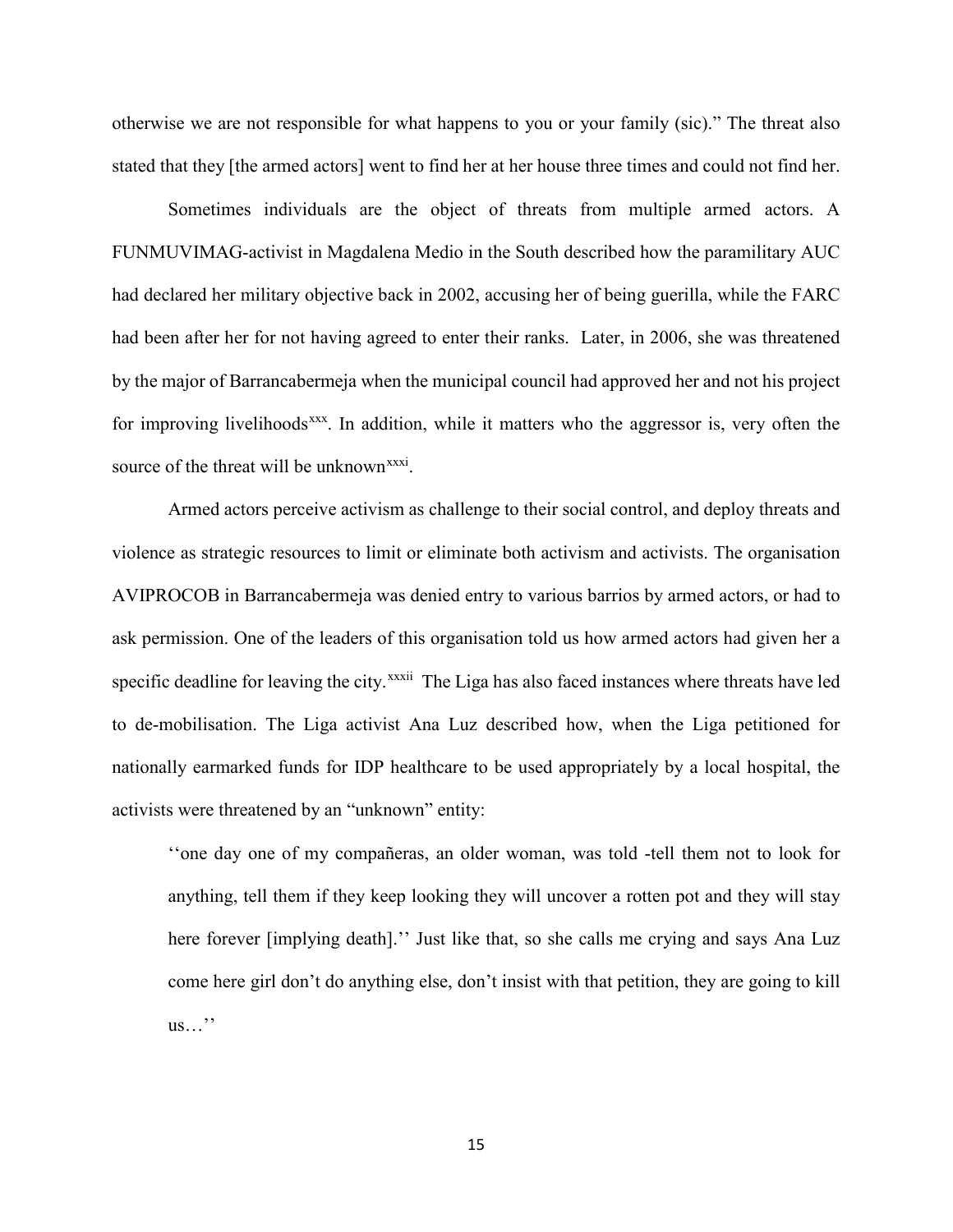Asked what the Liga had done next, Ana Luz responded:

''What did we do? We held back. We let go. The truth is when you see a threat like that you say, not me, I am already running away from violence, so many things that had happened to me already, my son almost got killed… So. These are the things that happen, that we the victims live every day in our own bodies. This is what it is like, to be a v[i](#page-30-16)ctim." xxxiii

In sum, gendered violence can operate as an obstacle to organising, because it deters or ends mobilisation. Threats and acts of violence are often sexualised in form, targeting women's bodies and contesting their presence in the public sphere. As exemplified here, threats have different demobilising impact depending on their wording, the identity of the threat actors and whether they are group threats or directed towards particular organisations or individuals, or their freedom of movement. Yet, the crucial structural aspect of individual instances of demobilisation is that the various types of threats excludes a specific group of citizens—consisting mostly of marginalised women of color—from claiming specific protections, resources and guarantees from actors exercising power within, across and outside the boundaries of the state.

# Political organising as a *response* to gendered violence

Second, I want to propose that the plethora of forms of political organising undertaken by IDP women should be scrutinised for what it can tell us about how collective feminist political subjectivities are construed through gendered violence as a mobilising factor<sup>xxxiv</sup>—and also for how it sheds light on this form of violence-mediated political consciousness as a contribution to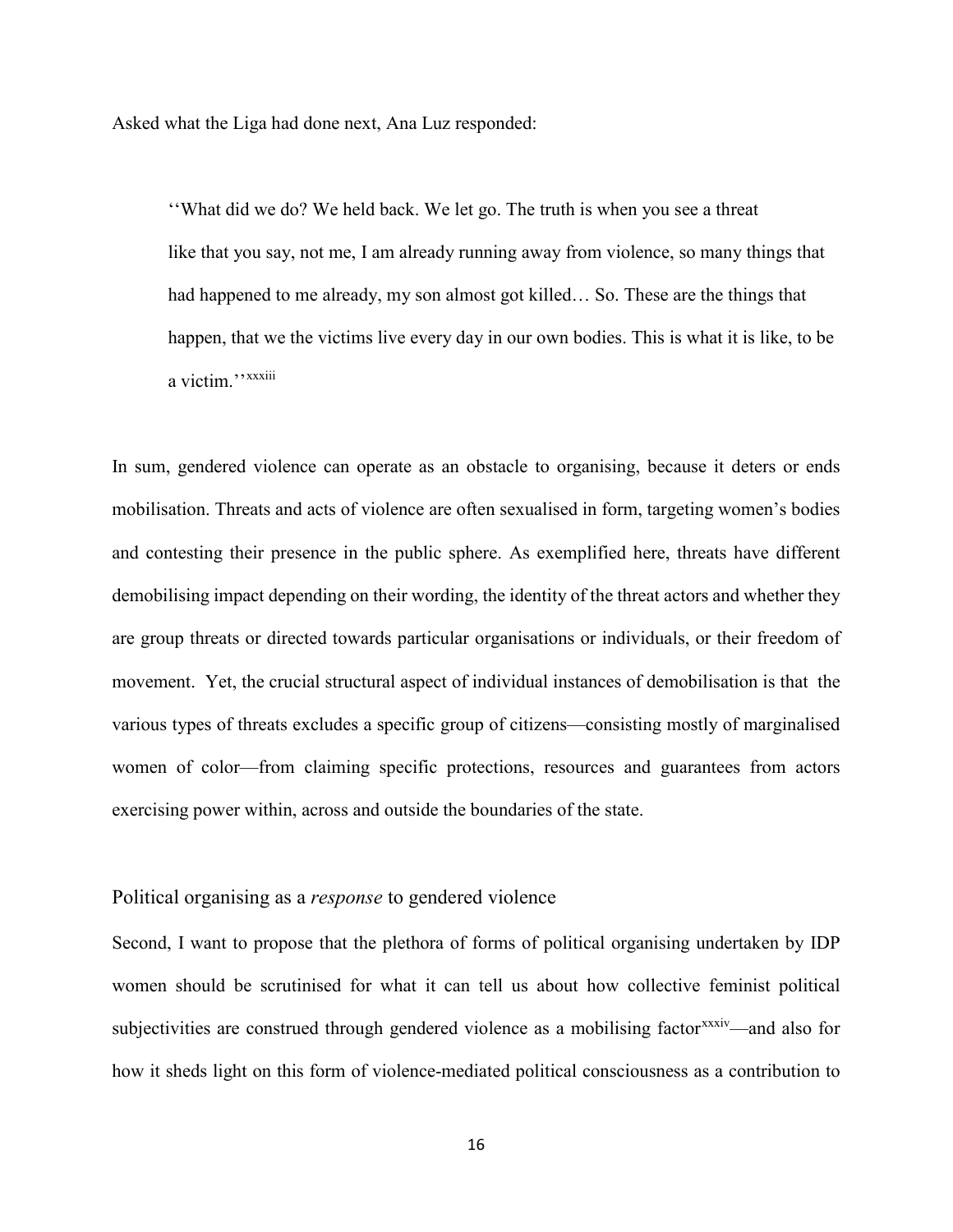democracy. Here, I want to highlight the role of consciousness raising, credible documentation of threats and violence and how we can make sense of legal mobilisation (including framing) in violent context.

For internally displaced women's organisations, like other IDP organisations in Colombia, the possibilities for collective action suffer multiple constraints. Poverty, exclusion and interpersonal violence against women leaders merge with violent repression by the state and armed actors. IDP women face additional and general obstacles in organising. Displacement places a greater burden on women with respect to generating income without relieving them of domestic work; hence there is a lack of time available for joint activities. The dual workload of women and the tension it generates within the family, have negative effects on the ability to take on civic responsibility. Finally, the greater employability of women does not diminish the impact of poverty and unemployment, creating familial and individual pressures on resources that discourage sustained cooperation within and among IDP communities over time. While the number of IDP organisations increased rapidly after the 2004 T-025 decision by the Colombian constitutional court, statistically, few IDP's organised. When they did, they were frequently subjected to violence.

Despite these political and societal pressures, what made IDP women organise in the face of violence, impoverishment and insecurity? I will here point to three vehicles for mobilisation. A common basis for action among organisations with a particular professional direction (health care, food aid etc) centers on increased leadership awareness enhanced through formal documentation: for example, in 2007 and 2008, Corporación Casa Amazonía in war-ravaged Putumayo took part in a diagnostic exercise mapping the mental health of women in the region. The diagnostic uncovered high levels of trauma and sexual violence and served as a catalyst for the organisation's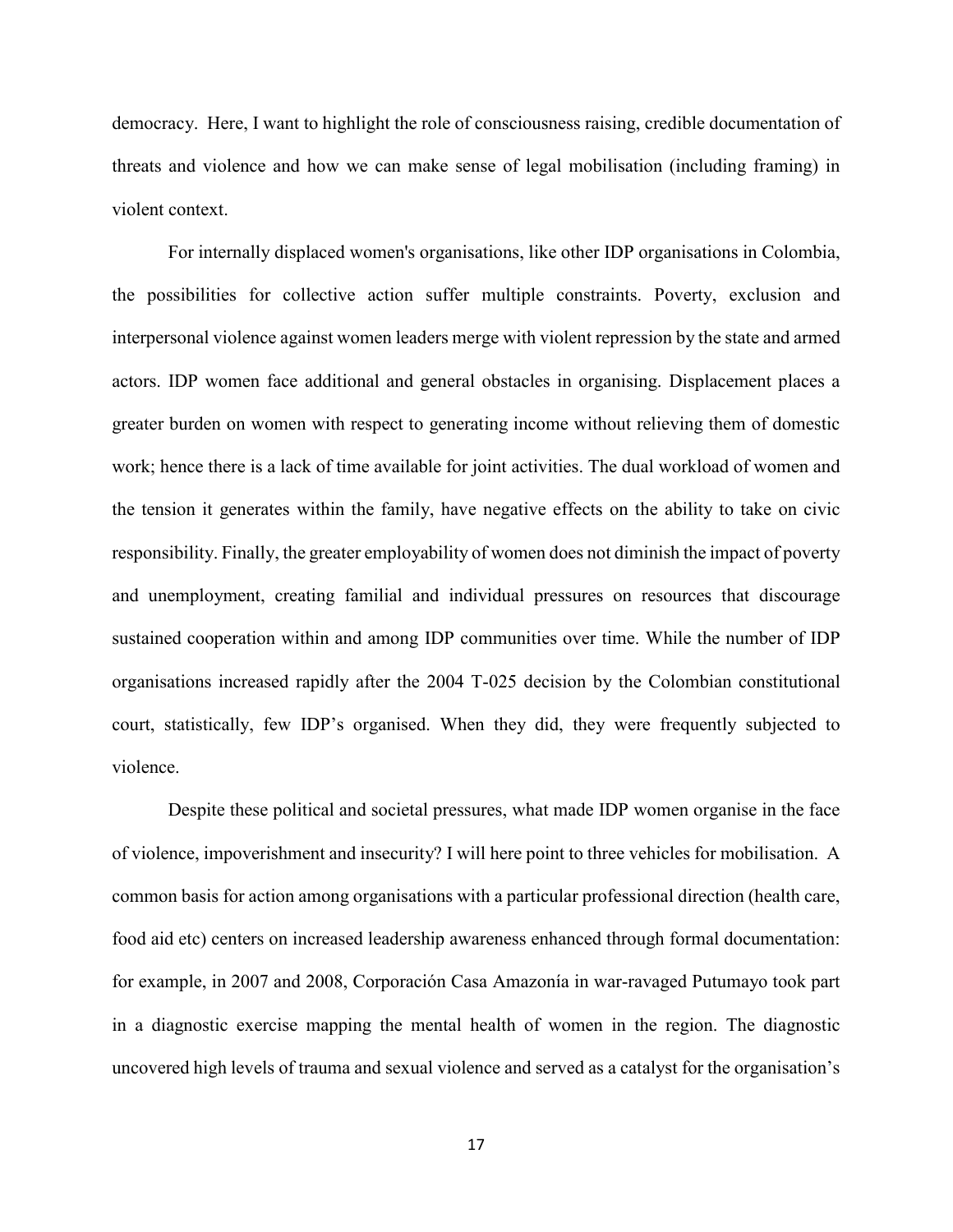later therapeutic work with women. However, for grassroots organisations, a key element is the harnessing of a feminist consciousness among rank and file members. Many of the organisations we mapped came into being because IDP organisations commonly excluded women from leadership roles and were rife with discrimination and sexual harassment, providing an initial barrier to IDP women's political activism.

This process is well illustrated by the coming into being of Liga de Mujeres. In the late 1990s, Patricia Guerrero, a Colombian criminal lawyer and feminist, began to host group discussions for displaced and poor women where they would talk about their specific problems as women, and the discrimination, indifference and sexual harassment they experienced in mixed, male-led IDP organisations. The women came from various parts of Colombia: some had fled with their families because they were threatened or had family members or friends killed; others because of violence that had affected neighbors and acquaintances, or due to harassment by the army. Gradually, through a series of meetings, the idea about an organisation for women, led by women, emerged. During these meetings, Patricia Guerrero would talk about human rights and the women would share their own experiences and emergent ideas of gender identity in a collaborative feminist consciousness-building process. The women would call on the Colombian state to fulfill their rights, discuss the provision of aid and at the same time begin to create mutually beneficial projects such as micro credit schemes and collective child care.<sup>[xxxv](#page-31-0)</sup>

An important aspect relates to the collective consciousness about violence and risk. The scholarship on legal mobilisation and social movements has traditionally been built around the institutions of Northern, industrialised democracies. Recently, a number of academic contributions have focused on the specific challenges of women's organising in violent contexts in Latin America. In violent contexts, mobilisation frames are unstable and constantly shifting, resources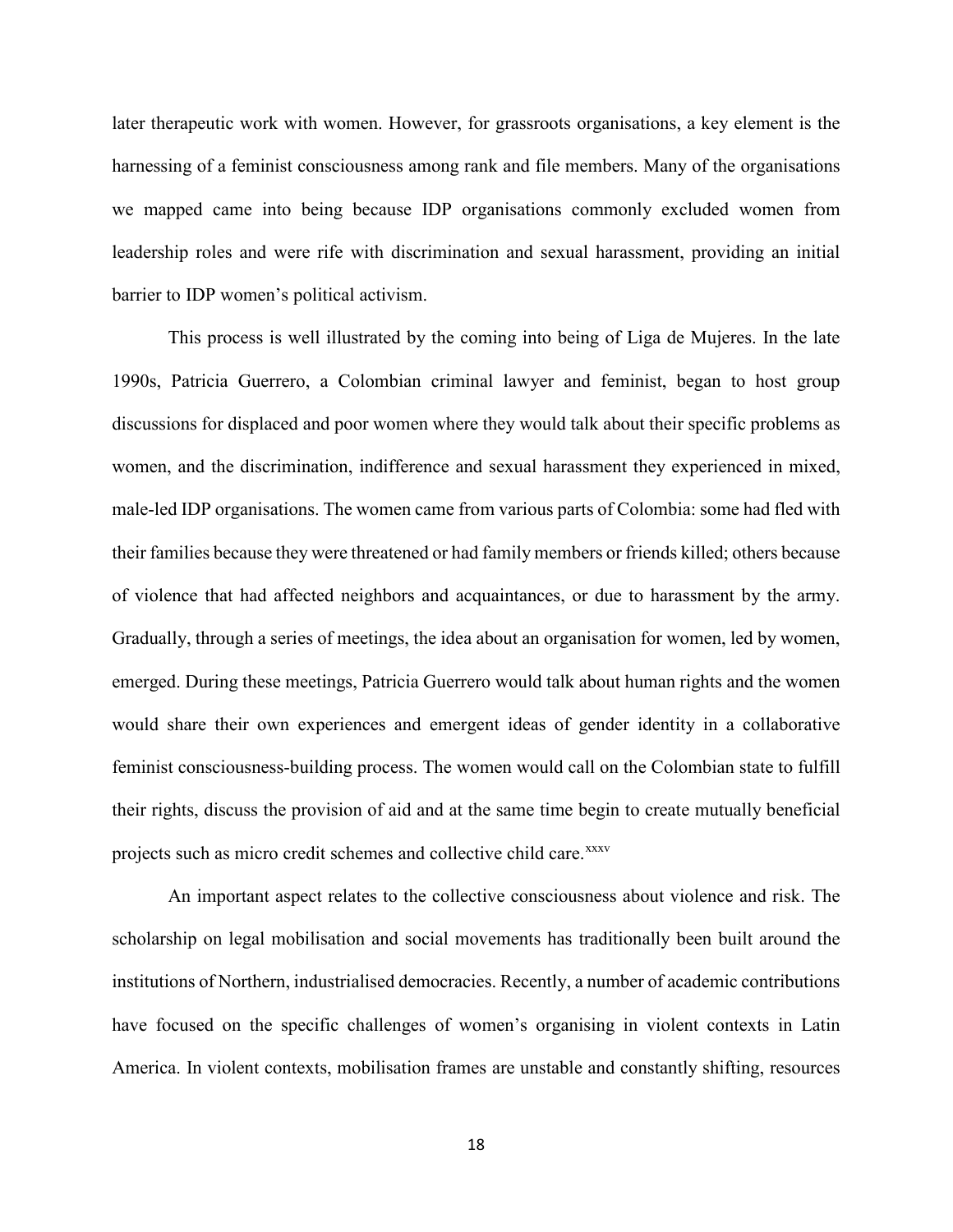tend to vanish and political opportunities often imply considerable physical danger. Frames for mobilisation are unstable as both laws and norms change following the dynamics of pervasive social violence. Access to resources diminishes when legal frames are unstable because of changing rules and regulations. They also vanish following changing priorities among funders and they particularly disappear as the direct result of the actions (destruction, theft) of armed actors. Political opportunities are dangerous when social movements both perceive the political system as open to challenge, while understanding that this challenge comes with substantial risk. At the same time, we share the observations of many other scholars, that among women grassroots leaders in Colombia and beyond, there is an enormous willingness to forge ahead, despite a high likelihood of paying the ultimate personal cost, under the understanding that resignation is an untenable choice.<sup>xxxvi</sup>

A further, interrelated aspect of internal and externally projected identity creation pertains to how IDP women make violence visible through multiple forms of documentation and registration, in the process gaining credibility as an institutionalised player. The Liga's strategic production of 'insecurity narratives', and its insistence of de-privatising violence while seeing women activists as embedded in social and familial networks, is here instructive: Over the past decade, the Liga has carefully documented threats and what it considers security events related to its activism. In 2003 and 2005, the Liga was explicitly listed as an organisation under threat by the UNHigh Commissioner for Human Rights.<sup>xxxvii</sup> In 2004, the Liga began issuing 'Acciones October 2004, concerned the attempted murder of one of the Liga leaders. XXXViii From early 2005, Urgentes' to government bodies, the press, national and international NGOs, the UN and OAS when members and their families were intimidated, threatened, disappeared, raped – or killed. Between 2004 and 2009, the Liga issued eight such urgent actions. The Second alert issued in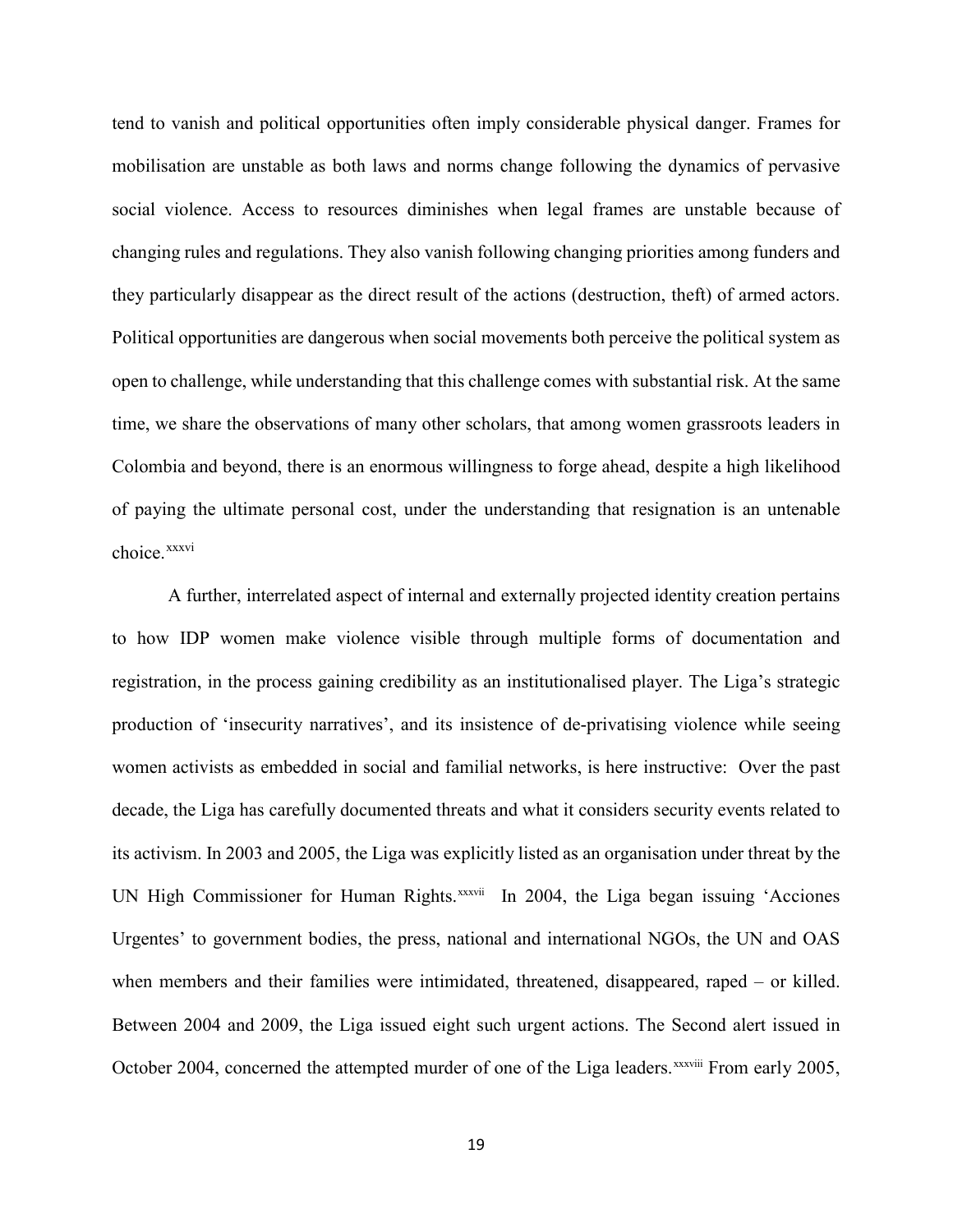an important recipient for these alerts has been the Ombudsman's office (the Defensoria), which under the System of Early Alerts (SAT) is tasked with the 'Evaluation of the existent risks within the general population as a consequence of the armed conflicts', and issuing early alerts when human rights defenders are threatened.<sup>[x](#page-31-2)xxix</sup> The Acciones Urgentes, the Early alerts and the attention from the UN have been crucial in establishing the credibility of the Liga in the eyes of the Constitutional court and the Inter-American human rights system. In 2007, the persistent denunciation of threats began to yield results at the national level, and in subsequent years, the Liga's security situation was specifically considered in a number of Awards from Constitutional Court, including award 092 from 2008.

In violent context, political organising in direct response to gendered violence also produces political subjectivities. Interrogating how organisations and leaders engage in the production of collective, feminist consciousness about violence and risk can help us understand why IDP women, despite pervasive violence and strong political and societal pressures organise. When activists harness and visibilise insecurity, threats and violence through multiple forms of documentation and registration they do so in order to gain local, national and international credibility, but also as a mode of co-constituting a shared consciousness about the cause for and nature of their activism, and its place in the broader struggle for social justice. Making this bottomup non-violent struggle visible is crucial for an appreciation of contemporary Latin American democracy.

Political organising as a *cause* of further gender-based violence.

The violence against women who engage in political organising is massive and systemic in much of Latin-America. However, the connection between political organising and violence is a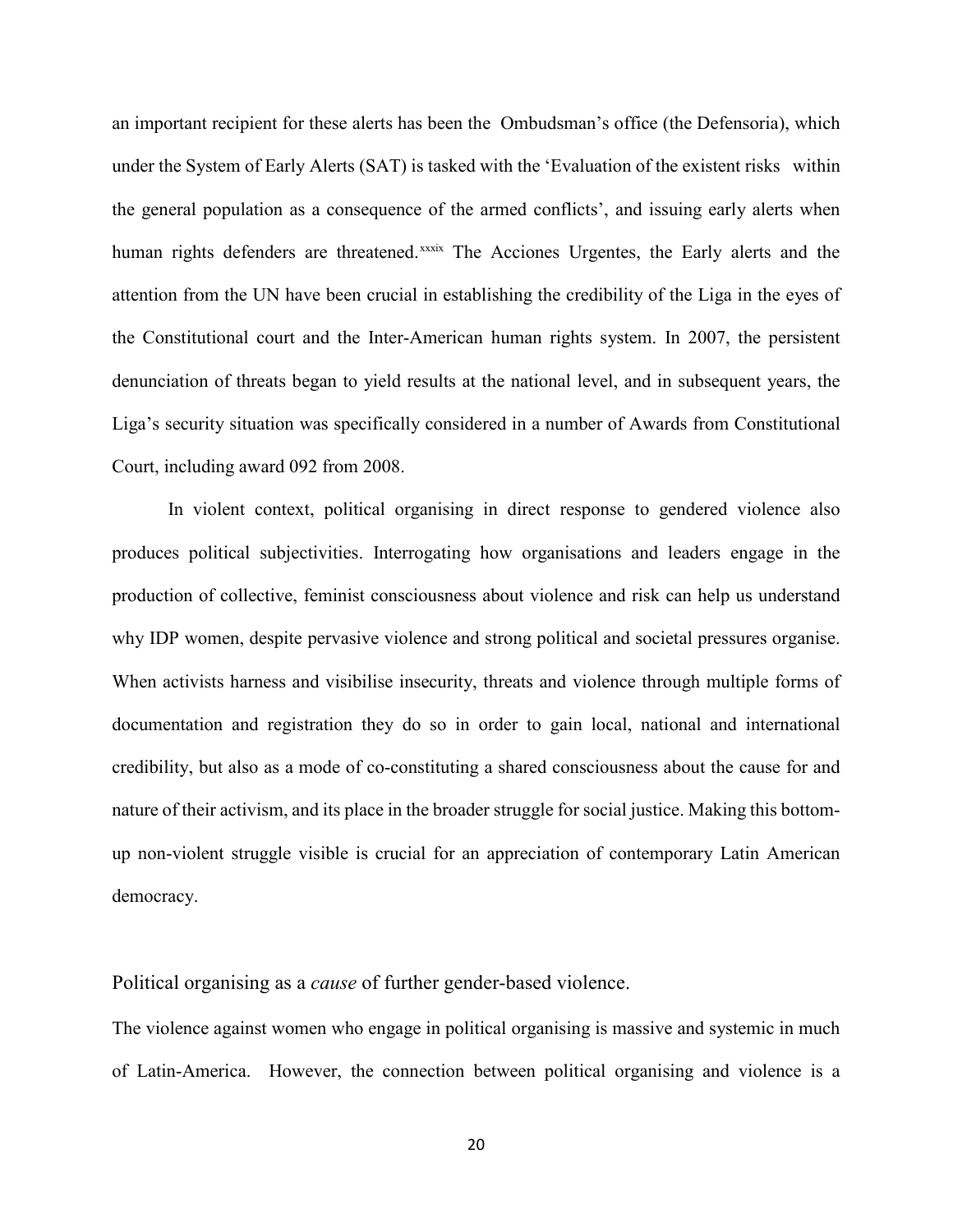complex and often disputed process. Above, I discussed how threats of violence could lead to non-mobilisation or demobilisation of groups of IDP women. In this section, focus shifts to the ultimate cost paid by many individual activists.

Being outspoken or even being organised can create risk. The association ASODESAMU explained that they could no longer go into the countryside because they had been "visible" (se han visibilizado), and that had generated security problems<sup>x1</sup>. In response to security problems, reductionof visibility is exile.<sup>xliii</sup> some of the organisations we interviewed or worked with had deliberately settled on a "low profile" (bajo perfil). This did not mean that security threats were eliminated, but that the object of the threat – the activist – disappeared from public space. This could for example involve that activists arrange for others to speak for them in public, tone down contentious demands, and do not appear on the radio or allow themselves to be photographed or quoted in the press<sup>[xli](#page-31-4)</sup>. COLEMAD, the women's lawyers collective in the northern city of Barranquilla focusing on poverty lawyering had received threats among other for representing displaced women reclaiming land. As a self-protection measure, they have at various times adopted a low profile in response to threats. However, adopting a low profile also has non-intended consequences: One leader told us during the interview how the number of members in her organisation had decreased due to insecurity and the low profile they had decided to adopt<sup>[xlii](#page-31-5)</sup>. As exemplified above, the ultimate

An important observation is that violence persists despite assuming a low profile or the activist's own systematic efforts to obtain government protection. As noted in the introduction, in Honduras, Berta Cáceres was shot dead in March 2016, despite being under state protection after receiving death threats. In Mexico, Nadia Vera had reported receiving threats and experiencing incidents of serious intimidation in the state of Veracruz before fleeing to Mexico City.<sup>[xliv](#page-31-7)</sup> In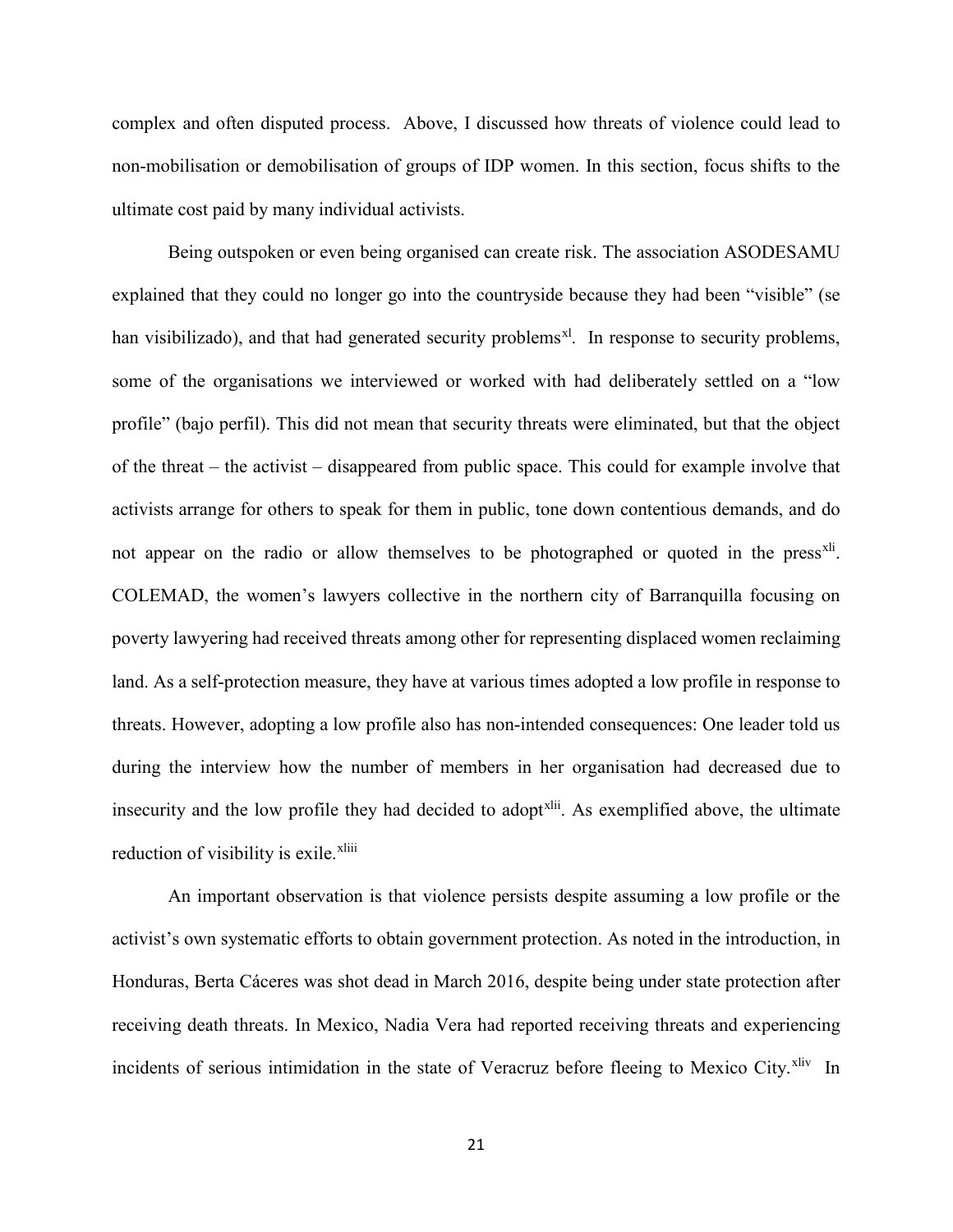August 2009, the younger son of the Liga leader who had her eldest son threatened was killed. This killing to place despite the fact the family had been given security measures by the constitutional court.<sup>[xlv](#page-31-8)</sup> In November the same year, Liga de Mujeres petitioned the Inter American Human Rights Commission for precautionary measures for 13 members of Liga de Mujeres and 16 members of Liga Joven, the Ligas youth wing. In response to the intensification of threats from Águilas Negras and ERPAC, by 2011, the measures were extended to cover all Liga members.<sup>[xlvi](#page-31-9)</sup>

Finally, acts of violence against women grassroots activists also seem to set in motion specific sets of contestations between civil society and the state over the recognition of gendered violence as political – the recognition that the violence comes in response to the organising, and that the violence itself is a deliberate, political act – and not as an act of 'private', domestic violence or as a result of criminal activities, typically drug or gang related. As noted above, threats against women activists are framed around gender roles and are often directed against women's bodies and the presence of such bodies in the public domain. Deaths are subjected to parallel efforts at privatisation by way of explanations centering on (bad, irresponsible or immoral) personal and moral choices. When Francela Méndez was killed in El Salvador, the El Salvadorian Police attempted to link the murders to drug trafficking instead of investigating the links to her human rights work<sup>xlvii</sup>. In Mexico, a conservative newspaper reported on the circumstances of Nadia Vera's death (it was a massacre) with the story line "It all began with a night of partying". xlviii Honduran investigators initially blamed Cáceres murder on a former lover or disgruntled coworker<sup>xlix</sup>. The proliferation of such narratives is also widespread in the Colombian context: When a member of Liga de Mujeres, Keila Esther Berrío Almanza, the killing received widespread condemnation from internationa[l](#page-31-11) human rights bodies<sup>1</sup> and in international activist circles. However, Colombian newspapers reported that she had been killed by her partner in a "passion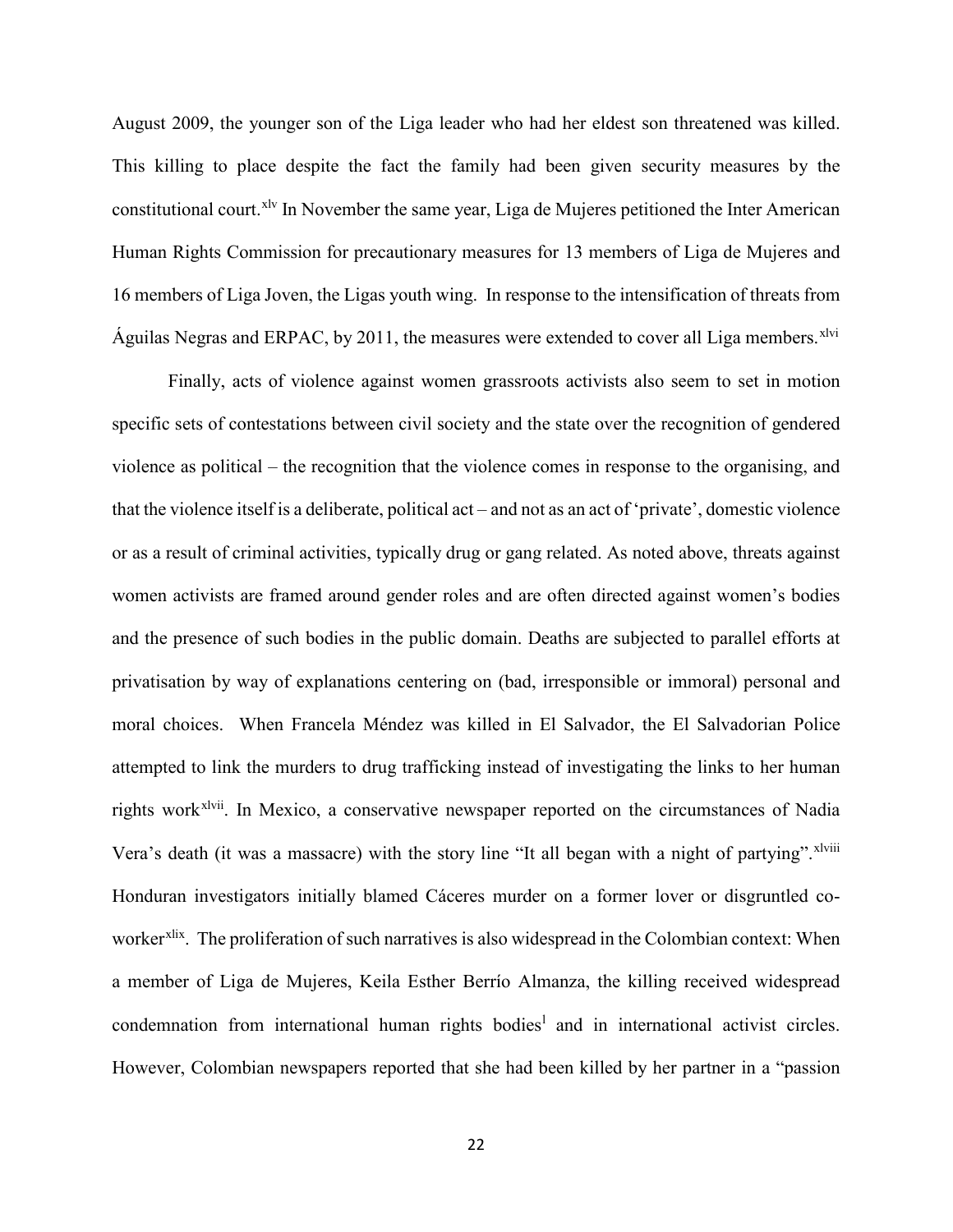tragedy"<sup>[li](#page-32-0)</sup>. In 2013, one of the women who formed part of the council for indigenous women, a Kankuamo woman called Mildred Montero died in a car accident in what the Kankuamo understand as unknown circumstances. [lii](#page-32-1)

Nowhere is the predicament of persistent persecution and contested truths more starkly illustrated than in the case of the long-term IDP activist Angélica Bello. At the age of 45, Bello, the director of the National Foundation in Defense of Women's Rights (FUNDHEFEM) had been displaced four times due to her crusade on behalf of Colombia's IDPs. Coming out of a meeting at the Ministry of Justice in Bogotá in 2009, she was abducted and sexually assaulted – and told by her assailants that she was being punished for her activist work. February 16 2013, Bello's struggle for social justice and better protection for displaced women ended with a bullet to the head. Her death was initially ruled suicide- the authorities stated that she had killed herself with a gun left behind by one of her bodyguards in the government-provided security detail. The Colombian human rights community expressed deep suspicions and the National Ombudsman requested an autopsy.<sup>[liii](#page-32-2)</sup>

Showing how political organising is a cause of further gender-based violence, and the massive and systemic nature of this violence, is not straightforward. Regionally, the security situation for activists appears to get increasingly precarious. Violence persists despite the existence of formal legal frameworks protecting women and despite activist's systematic efforts at obtaining government protection. The deeply antagonistic public contestations between civil society and states over the recognition of the deaths of women activists as political, gendered deaths point to the continued existence of a long-standing tradition of tiered citizenships, as well as to a regionwide predicament of state capture by armed actors.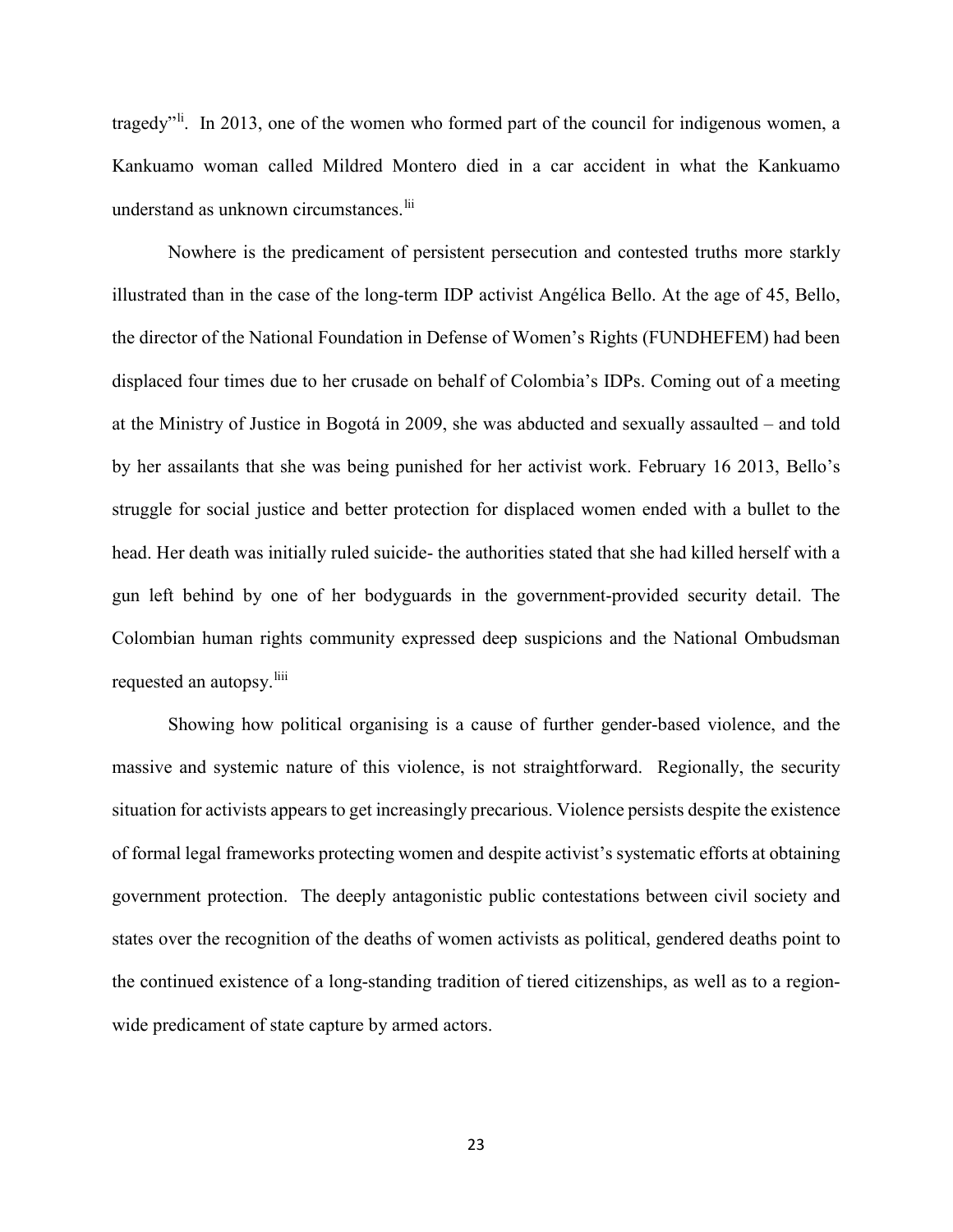## Conclusion

The point of departure for this article is that the dearth of attention to feminist and women's organising has left the violent democracies paradigm with an insufficient conceptualisation of how violence is gendered *and* political. Taking a bottom-up approach to theorisation, the article has mapped out a three-pronged relationship between Colombian IDP women's political organising and gendered violence.

The basis for a theory on the gender of violent pluralism is the recognition of linkages between violence, gender and political subjectivity. We must recognise and make sense of the violence women activists experience *because* they are women, and how the consequences of this violence are determined by gender. We must also make sense of women political activists as survivors *and* actors, where experiences of violence and loss shape strategies and tactics in the present. As observed, class plays an intrinsic part in legal mobilisation specifically and political organising more generally and shape the dynamics within grassroots movements. The gendering of the violent pluralism concept also represents an attempt to articulate a more general critique of the concept of violent pluralism—its conception of democracy, its possible erasure of the efforts of non-violent actors and how it calibrates the scope and intensity of political violence.

In conclusion, there can and should be many theories on the gender of violent pluralism. My specific ambition has been to open an analytical path whereby the systematic violence against women activists in Latin America can be incorporated into discussions about violent pluralism; on the way also contributing to make violent pluralism a more sophisticated theoretical concept. Considering the success of this concept, it is important that it has the capacity to help make visible how much of the political violence in the region takes the shape of violence against women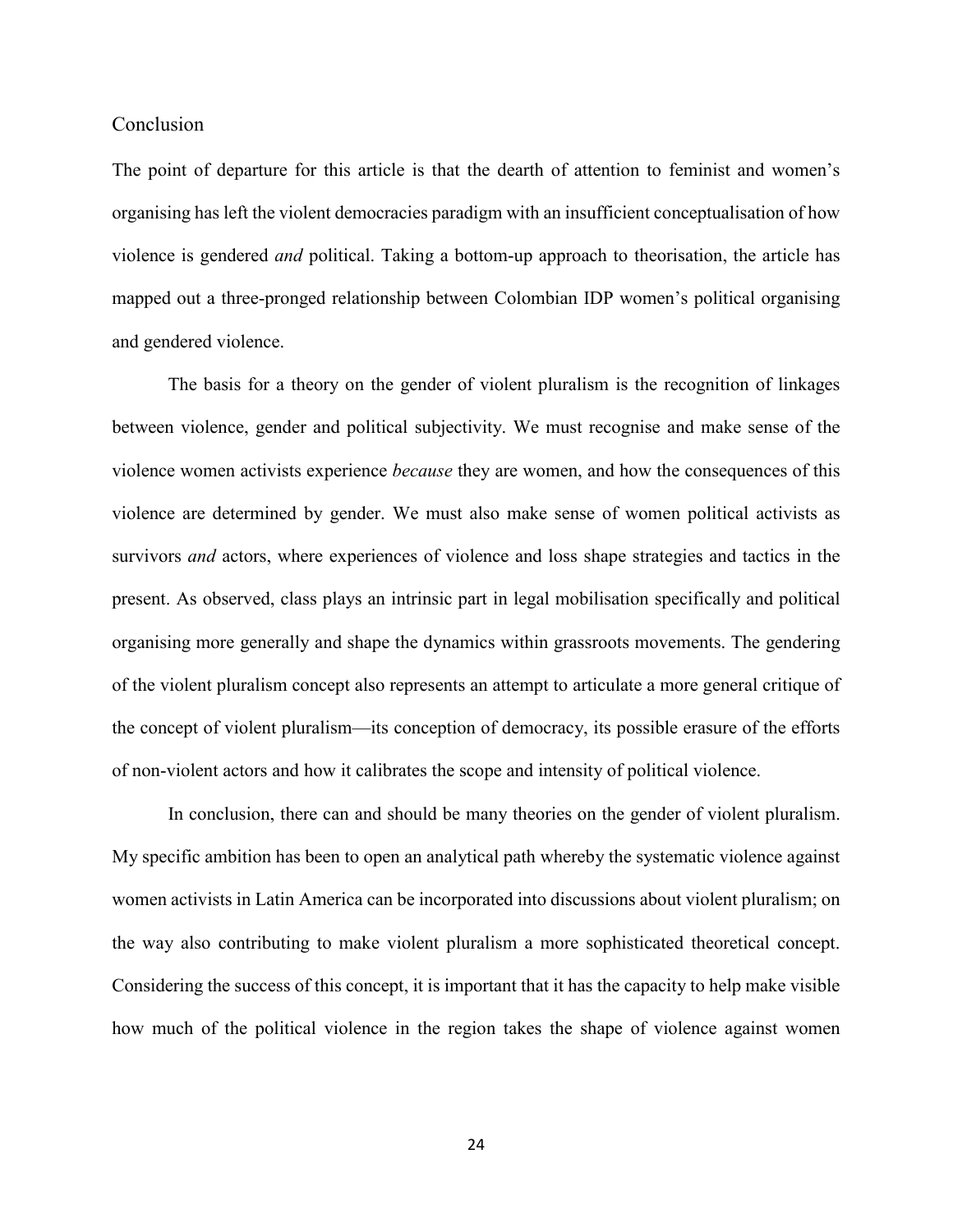involved in grassroots mobilisation. Similar considerations apply if the concept travels beyond Latin-America.

# Bibliography

- Alvarez, S.E. "Advocating feminism: the Latin American feminist NGO 'boom'." *International Feminist journal of politics* 1.2 (1999): 181-209.
- Alvarez, S.E. "Beyond NGOization? Reflections from Latin America." *Development* 52.2 (2009): 175-184.
- Arias, E.D. and D.M. Goldstein. "Violent Pluralism: Understanding the New Democracies of Latin America", in Arias and Goldstein (Eds) *Violent Democracies in Latin America*. Duke University Press.
- Auyero, J., P. Bourgois, and N. Scheper-Hughes (eds.). *Violence at the urban margins*. Oxford University Press, 2015.
- AWID. "El Salvador: Killing of transgender human rights defender Francela Méndez". 3 June 2015. Accessed May 29, 2017. [https://www.awid.org/get-involved/el-salvador](https://www.awid.org/get-involved/el-salvador-killing-transgender-human-rights-defender-francela-mendez)[killing-transgender-human-rights-defender-francela-mendez.](https://www.awid.org/get-involved/el-salvador-killing-transgender-human-rights-defender-francela-mendez)
- Bernstein, E. "Militarized humanitarianism meets carceral feminism: The politics of sex, rights, and freedom in contemporary antitrafficking campaigns." *Signs: Journal of Women in Culture and Society* 36.1 (2010): 45-71.
- CNMH. "¡Basta YA! Colombia: Memories of War and Dignity. General Report. Bogotá: Centro Nacional de Memoria Histórica." Accessed May 29, 2017. [http://centrodememoriahistorica.gov.co/descargas/informes2016/basta-ya-ingles/BASTA-](http://centrodememoriahistorica.gov.co/descargas/informes2016/basta-ya-ingles/BASTA-YA-ingles.pdf)[YA-ingles.pdf](http://centrodememoriahistorica.gov.co/descargas/informes2016/basta-ya-ingles/BASTA-YA-ingles.pdf)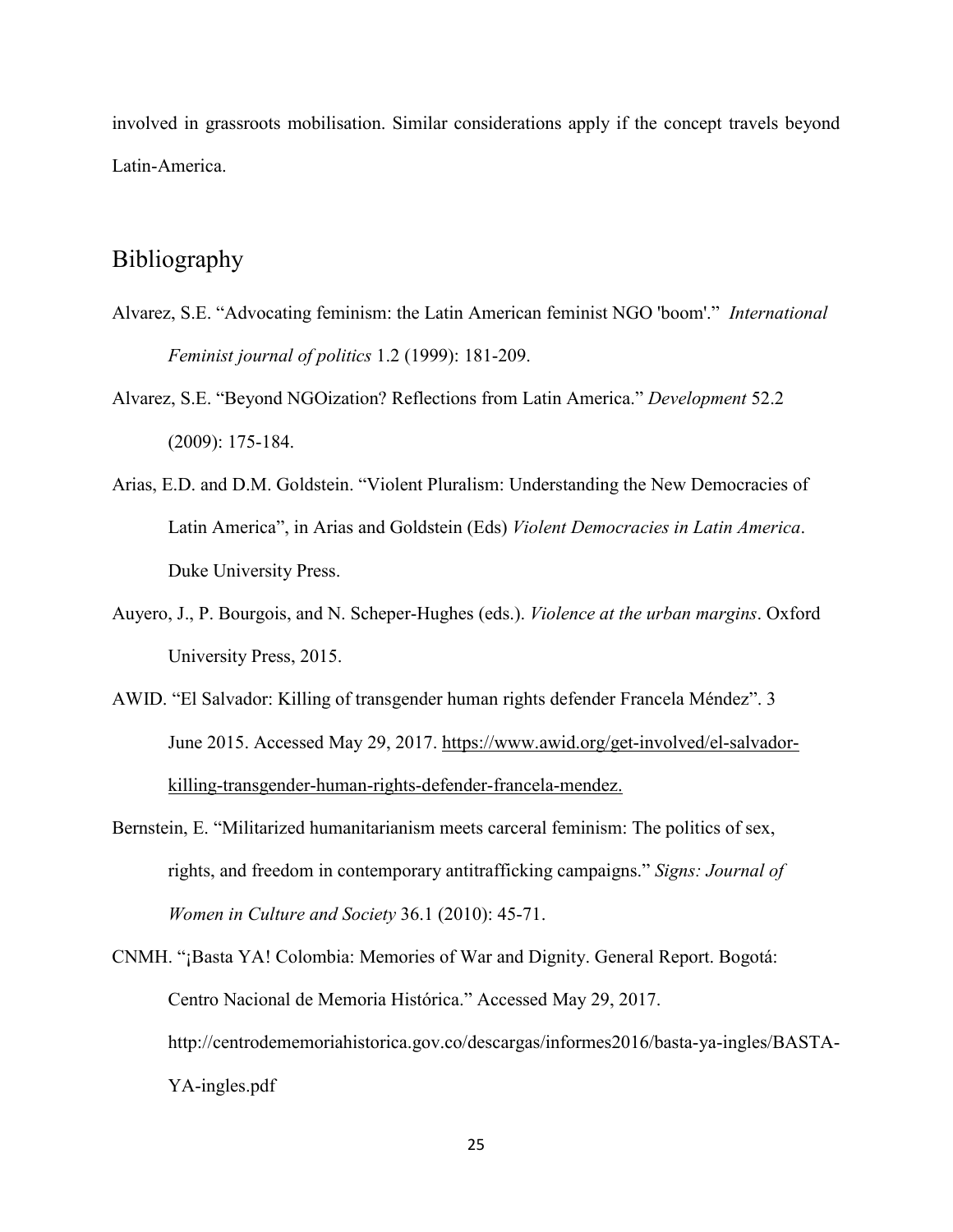El Universal. Tragedia pasional: degüella a su esposa y después se suicida. 2011. Accessed May 29, 2017. [http://www.eluniversal.com.co/cartagena/sucesos/tragedia](http://www.eluniversal.com.co/cartagena/sucesos/tragedia-pasional-degueella-)[pasional-degueella-s](http://www.eluniversal.com.co/cartagena/sucesos/tragedia-pasional-degueella-)u-esposa-y-despues-se-suicida-34991.

Ford, L., L. Medanhodzic and L.D. Sekyiamah. "Killed defending women's rights: nine female activists who died in 2015."Accessed May 29, 2017. [https://www.theguardian.com/global-development/2015/nov/29/end-the-violence](https://www.theguardian.com/global-development/2015/nov/29/end-the-violence-womens-rights-defenders-killed-2015-16-days-activism)[womens-rights-defenders-killed-2015-16-days-activism](https://www.theguardian.com/global-development/2015/nov/29/end-the-violence-womens-rights-defenders-killed-2015-16-days-activism)

- Frontline. "Annual report on human rights defenders at risk in 2016". Accessed May 29, 2017. [https://www.frontlinedefenders.org/en/resource-publication/annual-report-human-rights](https://www.frontlinedefenders.org/en/resource-publication/annual-report-human-rights-defenders-risk-2016)[defenders-risk-2016.](https://www.frontlinedefenders.org/en/resource-publication/annual-report-human-rights-defenders-risk-2016)
- Frontline. "Case history Nilce de Souza Magalhaes". Accessed May 29, 2017.

<https://www.frontlinedefenders.org/en/case/Case-History-Nilce-de-Souza-Magalhaes>

- Gherardi, N. "Violence against Women in Latin America." *SUR-Int'l J. on Hum Rts.* 24 (2016): 129.
- Goldman, F. "Who Killed Rubén Espinosa and Nadia Vera?" The New Yorker August 14 2015. Accessed May 29, 2017.. [http://www.newyorker.com/news/news-desk/who-killed](http://www.newyorker.com/news/news-desk/who-killed-ruben-espinosa-and-nadia-vera)[ruben-espinosa-and-nadia-vera.](http://www.newyorker.com/news/news-desk/who-killed-ruben-espinosa-and-nadia-vera)
- Hume, M. "The myths of violence: gender, conflict, and community in El Salvador." *Latin American Perspectives* 35.5 (2008): 59-76.
- Imbusch, P., M. Misse, and F. Carrión. "Violence research in Latin America and the Caribbean: A literature review." *International Journal of Conflict and Violence* 5.1 (2011): 88.

Lakhani, N. "Berta Cáceres court papers show murder suspects' links to US-trained elite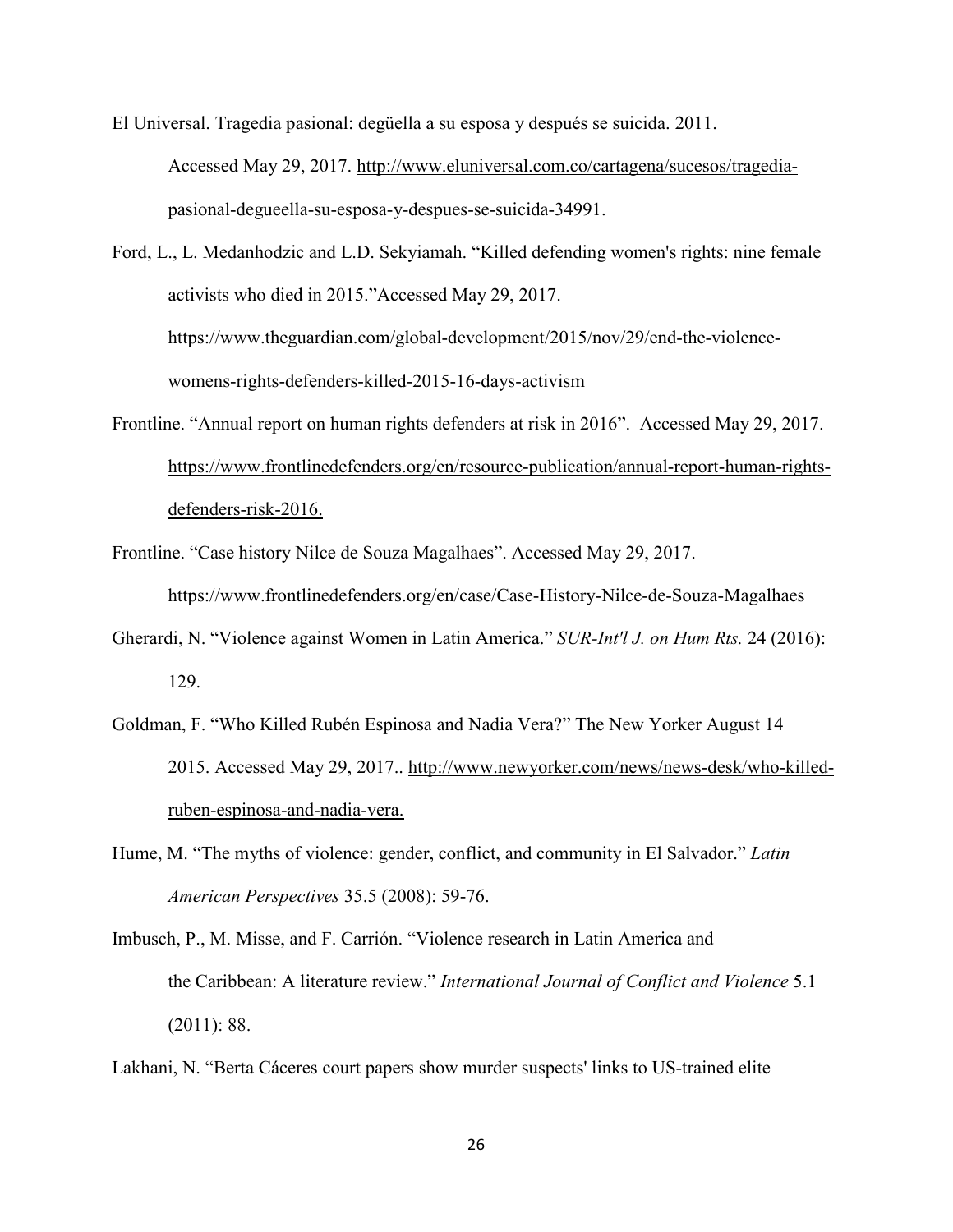Troops." 28 February 2017. Accessed May 29, 2017.

[https://www.theguardian.com/world/2017/feb/28/berta-caceres-honduras-military](https://www.theguardian.com/world/2017/feb/28/berta-caceres-honduras-military-intelligence-us-trained-special-forces)[intelligence-us-trained-special-forces.](https://www.theguardian.com/world/2017/feb/28/berta-caceres-honduras-military-intelligence-us-trained-special-forces)

- Lebon, N. "Taming or Unleashing the Monster of Coalition Work: Professionalization and the Consolidation of Popular Feminism in Brazil." *Feminist Studies* 39.3 (2013): 759- 789.
- Lemaitre, J., and K.B. Sandvik. "Shifting frames, vanishing resources, and dangerous political opportunities: legal mobilisation among displaced women in Colombia." *Law & Society Review* 49.1 (2015): 5-38.
- Lemaitre, J., and K.B. Sandvik. "Beyond sexual violence in transitional justice: Political insecurity as a gendered harm." *Feminist legal studies* 22.3 (2014): 243-261.
- Lemaitre, J., K.B. Sandvik., and J. Vargas Gómez. Organización comunitaria y derechos humanos. La movilización legal de las mujeres desplazadas en Colombia. PRIO Report, 10. Colombia: Universidad De Los Andes (Justicia Global). 2014.
- Lemaitre, J., K.B. Sandvik, L.E. Romero Villalba, A.M. Ochoa Arias, V.G. Villegas, and S. Vargas Mahecha. "Defensoras de derechos humanos. Tres estudios de casos de ONG y su respuesta al desplazamiento forzado", PRIO Report, 9. Colombia: Universidad De Los Andes (Justicia Global). 2014.
- Lemaitre, J., K.B. Sandvik, E.S. López, J.P. Mosquera, J. Vargas Gómez, and P. Guerrero. "Sueño de vida digna. La Liga de Mujeres Desplazadas: Estudio de caso en mejores prácticas de organización de base para el goce efectivo de derechos". PRIO Report, 7. Colombia: Universidad De Los Andes (Justicia Global). 2014.

Landman, T. "Violence, Democracy and Human Rights in Latin America." 227, in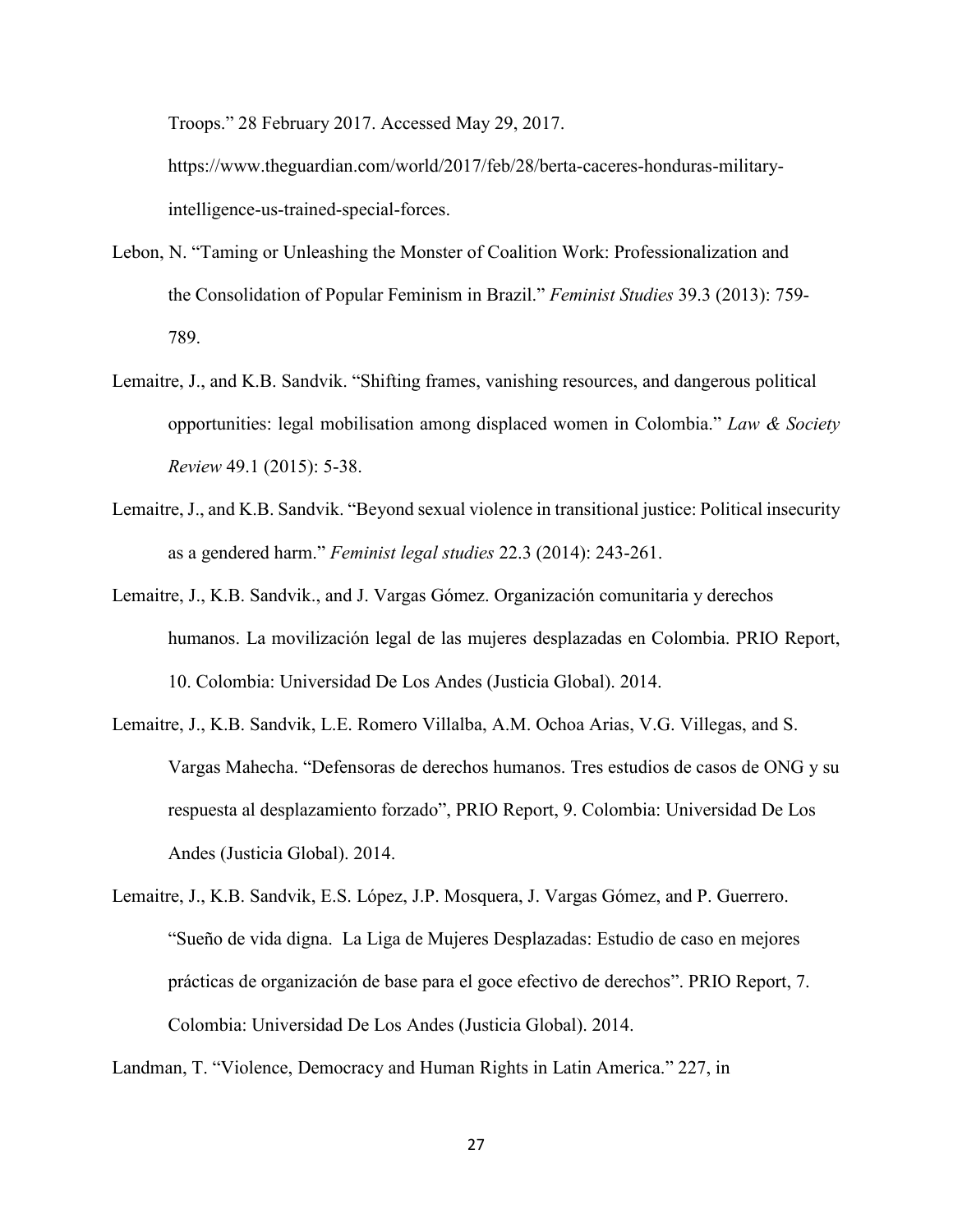E. D. Arias and D. M. Goldstein (Eds) Violent Democracies in Latin America Duke University Press.

- MacManus, V.B. "'We are not Victims, we are Protagonists of this History'" *International Feminist Journal of Politics* 17.1 (2015): 40-57.
- Meertens, D. "Forced displacement and women's security in Colombia." *Disasters* 34.s2 (2010). -
- Menjívar, C. *Enduring violence: Ladina women's lives in Guatemala*. University of California Press, 2011.
- Nayak, M., and J. Suchland. "Gender Violence and Hegemonic Projects: Introduction." *International Feminist Journal of Politics* 8.4 (2006): 467-485.
- OAS. CIDH expresa su condena por asesinato de Keila Esther Berrio en Colombia August 02, 2011. http://www.oas.org/es/cidh/prensa/comunicados/2011/083.asp.
- O'Rourke, C. "Transitioning to what? Transitional justice and gendered citizenship in Chile and Colombia." *Gender in transitional justice*. Palgrave Macmillan UK, 2012. 136-160.
- Prieto-Carrón, M., M. Thomson, and M. Macdonald. "No more killings! Women respond to femicides in Central America." *Gender & Development* 15.1 (2007): 25-40.
- Prügl, E. "Neoliberalising feminism." *New Political Economy* 20.4 (2015): 614-631. -
- Radcliffe, S.A., and S. Westwood. *"Viva": women and popular protest in Latin America*. Psychology Press, 1993.
- Sagot, M. "The critical path of women affected by family violence in Latin America: case studies from 10 countries." *Violence against women* 11.10 (2005): 1292-1318.

Sandvik, K.B., and J. Lemaitre. "Internally displaced women as knowledge producers and users in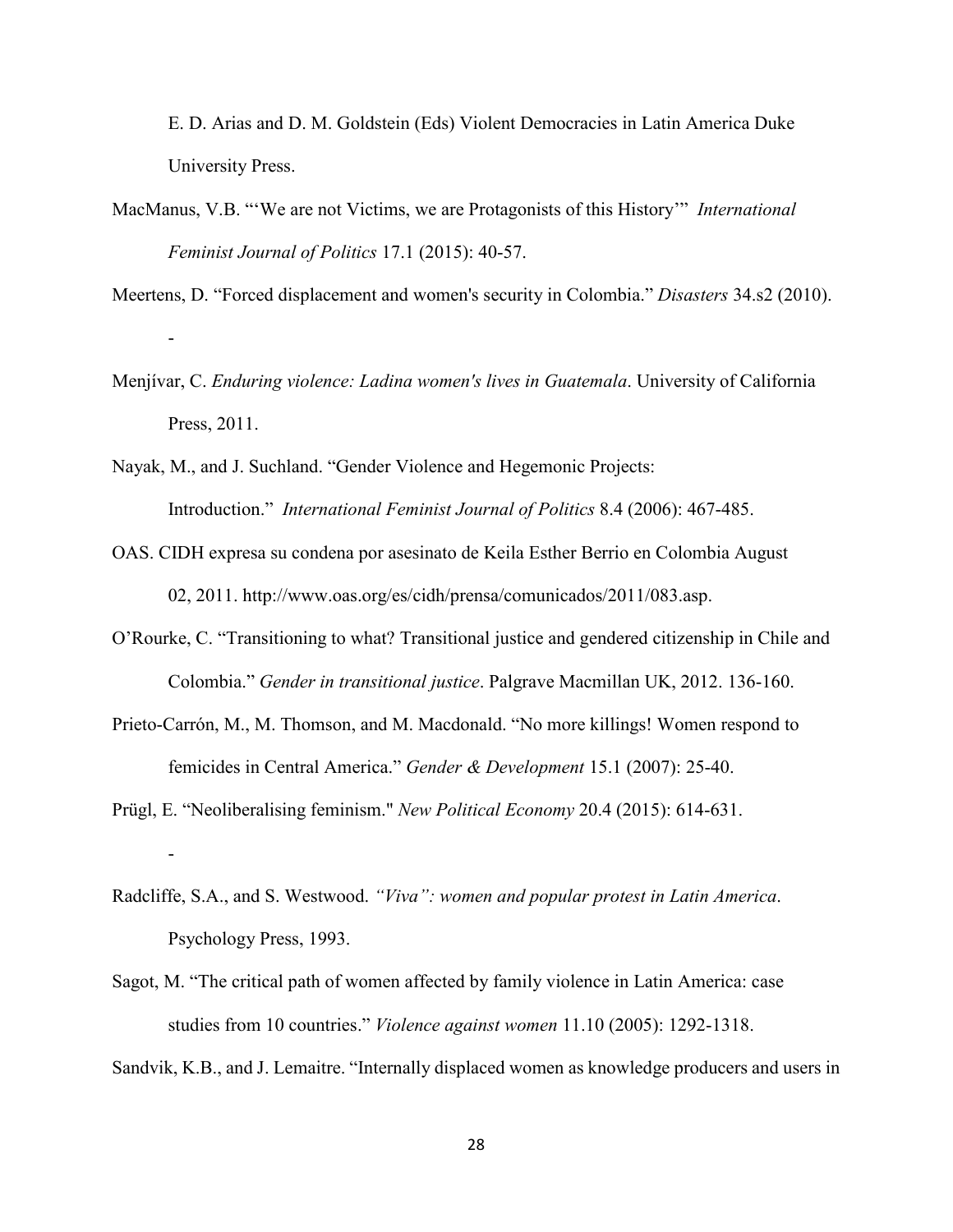humanitarian action: the view from Colombia." *Disasters* 37.s1 (2013): S36-S50.

- Sandvik, K.B., and J. Lemaitre. "Finding the Roads to Justice? Examining Trajectories of Transition for Internally Displaced Women in Colombia." *Stability: International Journal of Security and Development* 6.1 (2017).
- Sanford, V. "From genocide to feminicide: Impunity and human rights in twenty-first century Guatemala." *Journal of Human Rights* 7.2 (2008): 104-122.
- Sieder, R., and J.A. McNeish. *Gender justice and legal pluralities: Latin American and African perspectives*. Routledge, 2013.
- Sternbach, N.S. et al. "Feminisms in Latin America: From Bogotá to San Bernardo." *Signs: Journal of Women in Culture and Society* 17.2 (1992): 393-434.

UNDP. *From Commitment to Action: Policies to End Violence Against Women in Latin America and the Caribbean*. 2017 Available at [http://www.latinamerica.undp.org/content/rblac/en/home/library/womens\\_empowerment/](http://www.latinamerica.undp.org/content/rblac/en/home/library/womens_empowerment/del-compromiso-a-la-accion--politicas-para-erradicar-la-violenci.html)

Waylen, G. "Women's movements and democratisation in Latin America." *Third World Quarterly* 14.3 (1993): 573-587.

[del-compromiso-a-la-accion--politicas-para-erradicar-la-violenci.html](http://www.latinamerica.undp.org/content/rblac/en/home/library/womens_empowerment/del-compromiso-a-la-accion--politicas-para-erradicar-la-violenci.html)

- Wilding, P. "'New Violence': Silencing Women's Experiences in the Favelas of Brazil." *Journal of Latin American Studies* 42.04 (2010): 719-747.
- Wright, MW. "Necropolitics, narcopolitics, and femicide: Gendered violence on the Mexico-US border." *Signs: Journal of Women in Culture and Society* 36.3 (2011): 707-731.
- Zulver, J. "High-risk feminism in El Salvador: women's mobilisation in violent times." *Gender & Development* 24.2 (2016): 171-185.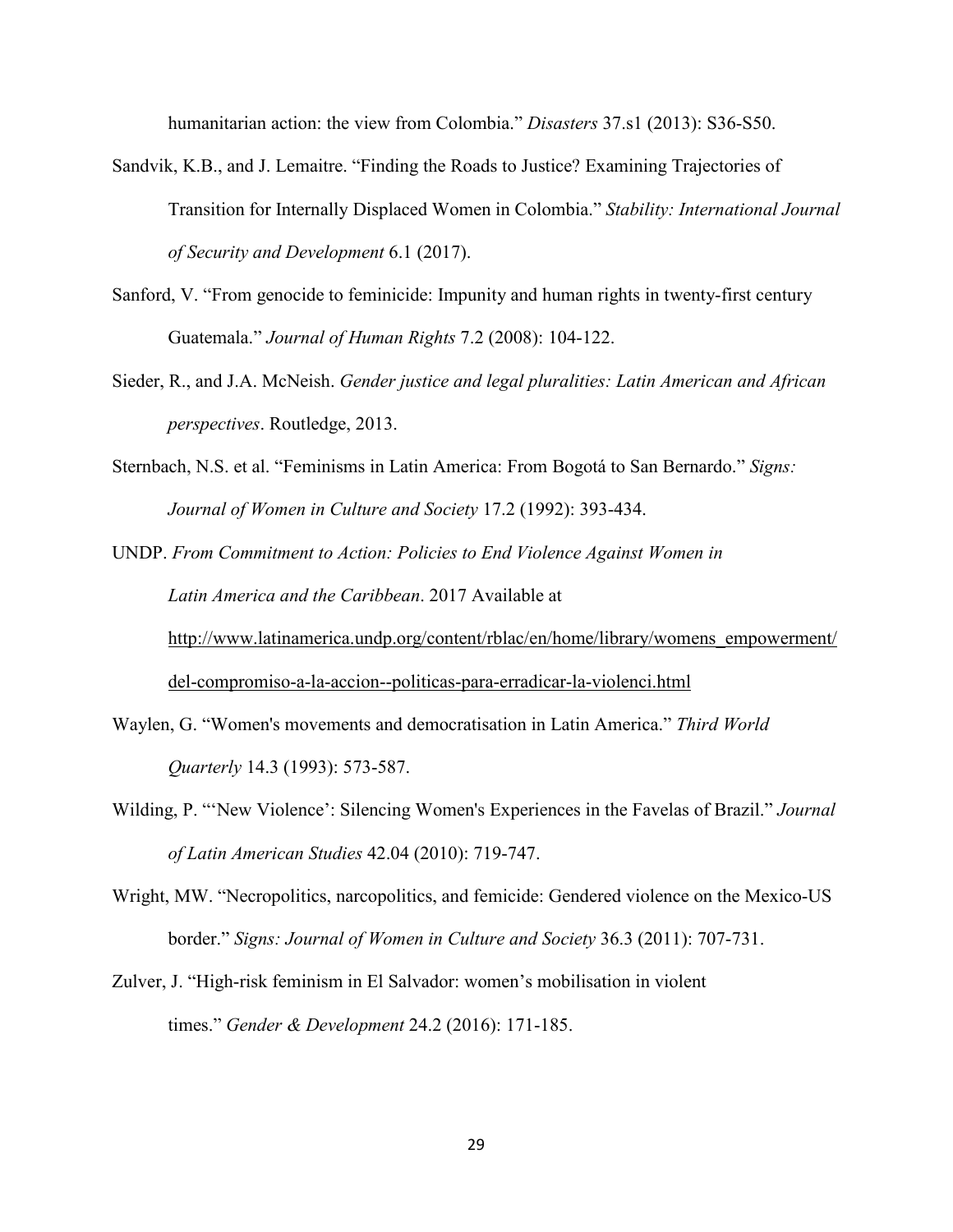<span id="page-29-0"></span><sup>i</sup> Field notes on file with author.

 $\overline{\phantom{a}}$ 

<span id="page-29-1"></span>ii Frontline, *Annual report 2016.*

<span id="page-29-2"></span>iii AWID, *Killing of transgender.*

<span id="page-29-3"></span>iv Ford et al., *Killed defending women's rights*.

<span id="page-29-4"></span><sup>v</sup> Frontline, *Case history Nilce de Souza Magalhaes*.

<span id="page-29-5"></span>vi Lakhani, *Berta Cáceres court papers.*

<span id="page-29-6"></span>vii UNDP, *From Commitment to Action.*

<span id="page-29-7"></span>viii Arias and Goldstein *4.*

<span id="page-29-8"></span>ix Arias and Goldstein *256.*

<span id="page-29-9"></span><sup>x</sup> "The Significance of Political Organization and International Law for Internally Displaced Women in Colombia: A Socio-Legal Study of Liga de Mujeres," was funded by the Research Council of Norway under the Norway – Global Partner (NORGLOBAL) programme, 2010–14. I am immensely grateful to Julieta Lemaitre for her friendship, wisdom and patience, to the research team at Los Andes, as well as to the displaced women's organizations that participated in our study. I am also grateful to anonymous reviewers and the editors for valuable comments to previous versions of this article.

<span id="page-29-10"></span>xi Imbusch et al., *Violence research.*

<span id="page-29-11"></span>xii Arias and Goldstein, *21.*

<span id="page-29-12"></span>xiii Sternbach et al. *Feminisms in Latin America;* Radcliffe and Westwood, *Viva*; Waylen, *Women's movements and democratization.*

<span id="page-29-13"></span>xiv Alvarez, *Advocating feminism*; *Alvarez, Beyond NGOization; Prügl, Neoliberalizing feminism; Bernstein,* Militarized humanitarianism; Lebon, *Taming or U*nleashing; Sieder and McNeish, *Gender justice*.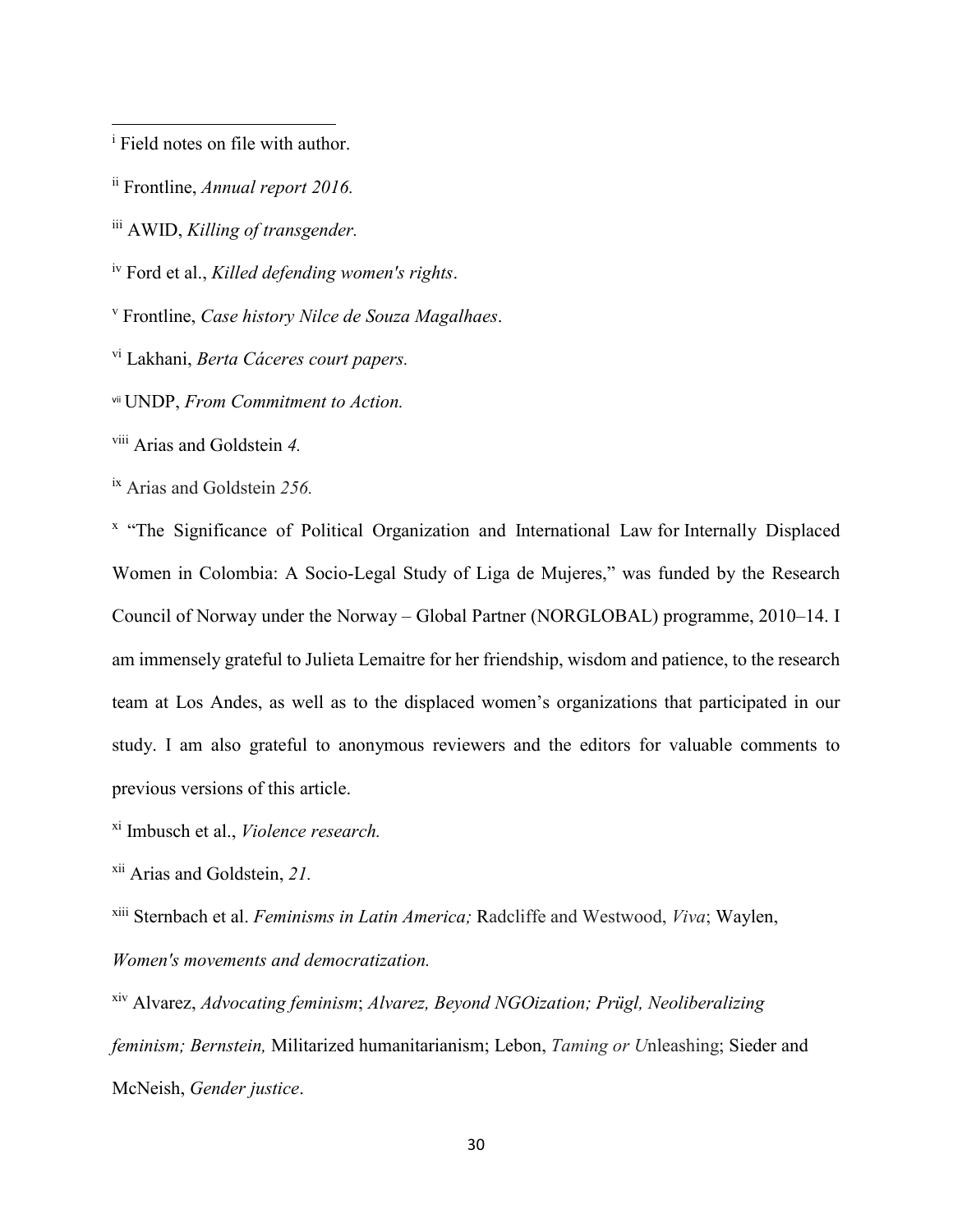<span id="page-30-0"></span>xv Sagot, *The critical path of women*.

<span id="page-30-1"></span>xvi Auyero et al. *Violence at the urban margins*.

<span id="page-30-2"></span>xvii Meertens, *Forced displacement*.

xviii O'Rourke, *Transitioning to what?*

<span id="page-30-3"></span>xix MacManus, *We are not Victims*.

<span id="page-30-4"></span>xx Prieto-Carrón et al. *No more killings!*; Sanford, *From genocide to feminicide*; Menjívar

*Enduring violence*; Wright, *Necropolitics.*

<span id="page-30-5"></span>xxi Nayak and Suchland, *Gender Violence.*

<span id="page-30-6"></span>xxii Hume, *The myths of violence.*

<span id="page-30-7"></span>xxiii Hume, *ibid.*

**.** 

<span id="page-30-8"></span>xxiv Wilding, *New violence.*

<span id="page-30-9"></span>xxv Sanford, *From genocide to feminicide*.

<span id="page-30-10"></span>xxvi CNMH, *¡Basta YA!*

xxvii CNMH, *ibid.*

<span id="page-30-11"></span>xxviii Copies of threats on file with author.

<span id="page-30-12"></span>xxix Lemaitre et al., *Organización comunitaria.*

<span id="page-30-13"></span>xxx Interview FUNMUVIMAG Nov 6 de 2012

<span id="page-30-14"></span>xxxi Lemaitre et al. *Defensoras de derechos humanos 21.*

<span id="page-30-15"></span>xxxii Interview AVIPROCOB, Nov 6 de 2012

<span id="page-30-16"></span>xxxiii Lemaitre and Sandvik*, Beyond sexual violence;* also Sandvik and Lemaitre*, Finding the roads to justice.*

<span id="page-30-17"></span>xxxiv See similarly Zulvers (2016) notion of "high-risk feminism" as a mode of conceptualizing the particular strategies used by women to mobilise to defend and secure women's rights in El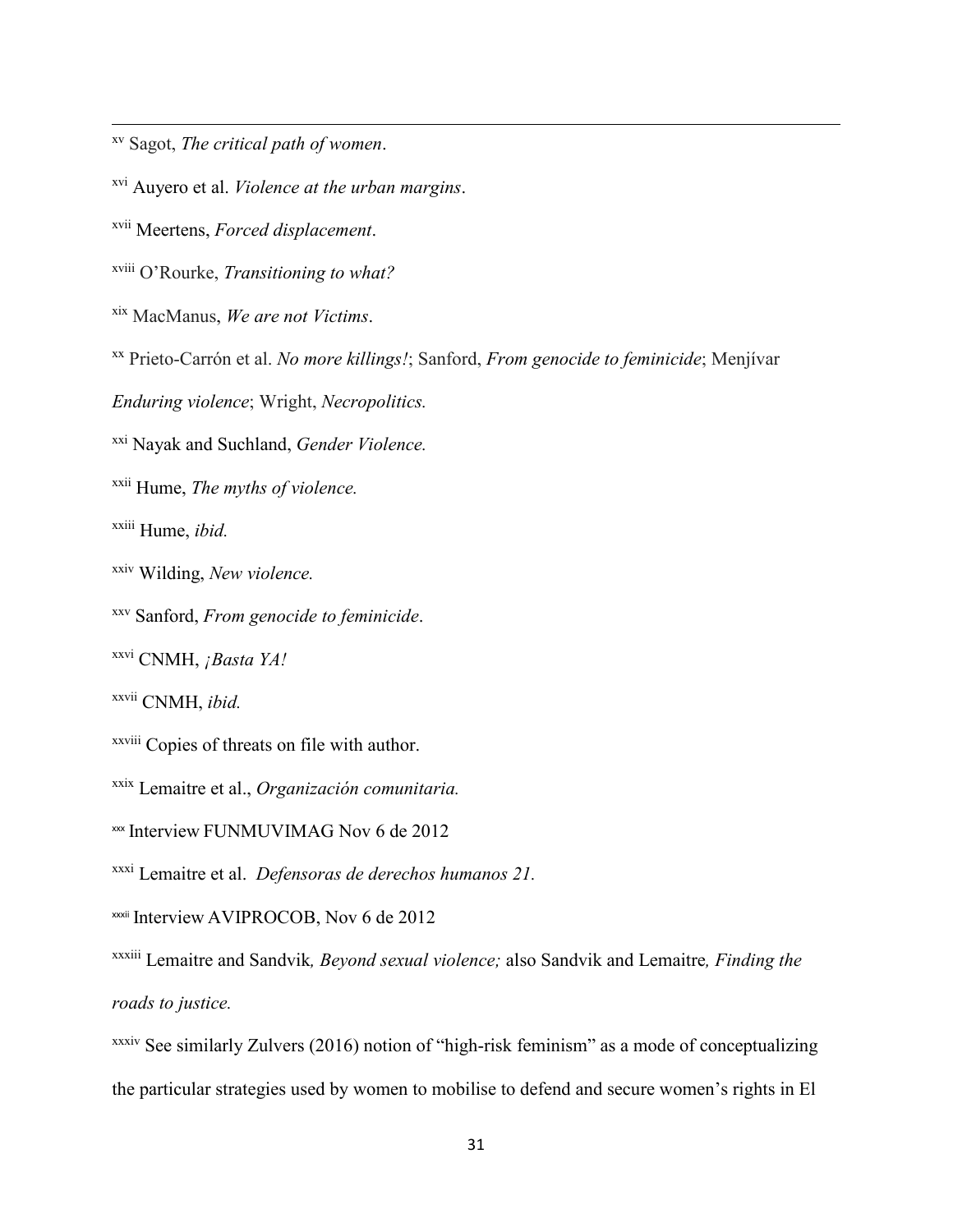Salvador. Zulver outlines four categories of action, including collective identity creation, social capital building, (legal) framing, and acts of certification for organizations. Zulver, *High-risk feminism*.

<span id="page-31-0"></span>xxxv Lemaitre et al., *Sueño de vida digna.*

**.** 

xxxvi Lemaitre and Sandvik, *Shifting frames*.

<span id="page-31-1"></span>xxxviiE/CN.4/2003/13 24 February 2003, para 47. Accessed May 29, 2017.

[http://www.unhchr.ch/Huridocda/Huridoca.nsf/0/1304674285b7eb3bc1256cf5003906fb/\\$FILE/](http://www.unhchr.ch/Huridocda/Huridoca.nsf/0/1304674285b7eb3bc1256cf5003906fb/$FILE/G0311117.pdf)

[G0311117.pdf](http://www.unhchr.ch/Huridocda/Huridoca.nsf/0/1304674285b7eb3bc1256cf5003906fb/$FILE/G0311117.pdf) , and E/CN.4/2005/10 28 February 2005, para 52. Accessed May 29, 2017.

<http://daccess-dds-ny.un.org/doc/UNDOC/GEN/G02/113/17/PDF/G0211317.pdf?OpenElement>

xxxviii Accion Urgente 002, Cartagena 21 de octubre de 2004.

<span id="page-31-2"></span>xxxix No. 027-05; 'INFORME DE RIESGO No. 046-06 AI Fecha: Noviembre 28 de 2006.

<span id="page-31-3"></span>xl Interview, ASODESAMU BA. 8 August 2013.

<span id="page-31-4"></span>xli Lemaitre and Sandvik, *Shifting frames.*

<span id="page-31-5"></span>xlii Interview, AVIPROCOB, Nov 6 de 2012

<span id="page-31-6"></span>xliii Lemaitre and Sandvik, *Shifting frames.*

<span id="page-31-7"></span>xliv Goldman, *Who Killed Rubén Espinosa and Nadia Vera?*

<span id="page-31-8"></span>xlv The third report from *The Mesa de Seguimiento 092*

<span id="page-31-9"></span>xlvi 7 de marzo de 2011REF: Liga de Mujeres Desplazadas MC-319-09 (AMPLIACION)

Colombia.

xlvii AWID 2015.

xlviii Goldman, *Who Killed Rubén Espinosa and Nadia Vera?*

<span id="page-31-10"></span>xlix Lakhani, *Berta Cáceres court papers.*

<span id="page-31-11"></span><sup>l</sup> OAS, *CIDH expresa su condena.*